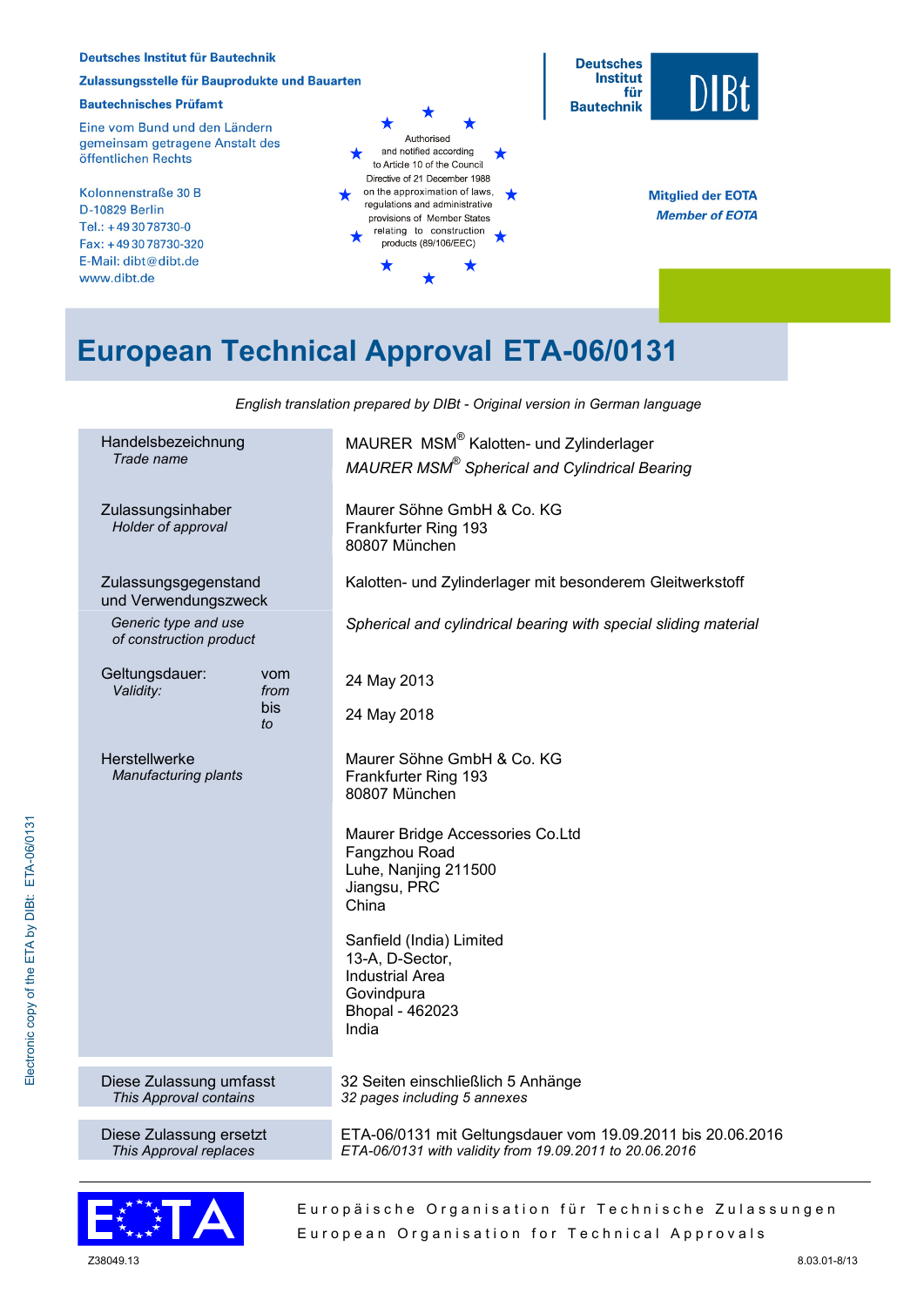

**Page 2 of 32 | 24 May 2013** 

### **I LEGAL BASES AND GENERAL CONDITIONS**

- 1 This European technical approval is issued by Deutsches Institut für Bautechnik in accordance with:
	- Council Directive 89/106/EEC of 21 December 1988 on the approximation of laws, regulations and administrative provisions of Member States relating to construction products**<sup>1</sup>** , modified by Council Directive 93/68/EEC**<sup>2</sup>** and Regulation (EC) N° 1882/2003 of the European Parliament and of the Council**<sup>3</sup>** ;
	- *Gesetz über das In-Verkehr-Bringen von und den freien Warenverkehr mit Bauprodukten zur Umsetzung der Richtlinie 89/106/EWG des Rates vom 21. Dezember 1988 zur Angleichung der Rechts- und Verwaltungsvorschriften der Mitgliedstaaten über Bauprodukte und anderer Rechtsakte der Europäischen Gemeinschaften (Bauproduktengesetz - BauPG) vom 28. April 1998***<sup>4</sup>** *, as amended by Article 2 of the law of 8 November 2011***<sup>5</sup>** *;*
	- Common Procedural Rules for Requesting, Preparing and the Granting of European technical approvals set out in the Annex to Commission Decision 94/23/EC**<sup>6</sup>** .
- 2 Deutsches Institut für Bautechnik is authorized to check whether the provisions of this European technical approval are met. Checking may take place in the manufacturing plant. Nevertheless, the responsibility for the conformity of the products to the European technical approval and for their fitness for the intended use remains with the holder of the European technical approval.
- 3 This European technical approval is not to be transferred to manufacturers or agents of manufacturers other than those indicated on page 1, or manufacturing plants other than those indicated on page 1 of this European technical approval.
- 4 This European technical approval may be withdrawn by Deutsches Institut für Bautechnik, in particular pursuant to information by the Commission according to Article 5(1) of Council Directive 89/106/EEC.
- 5 Reproduction of this European technical approval including transmission by electronic means shall be in full. However, partial reproduction can be made with the written consent of Deutsches Institut für Bautechnik. In this case partial reproduction has to be designated as such. Texts and drawings of advertising brochures shall not contradict or misuse the European technical approval.
- 6 The European technical approval is issued by the approval body in its official language. This version corresponds fully to the version circulated within EOTA. Translations into other languages have to be designated as such.

**<sup>1</sup>** Official Journal of the European Communities L 40, 11 February 1989, p. 12 **2**

Official Journal of the European Communities L 220, 30 August 1993, p. 1

**<sup>3</sup>**  $\frac{3}{4}$  Official Journal of the European Union L 284, 31 October 2003, p. 25

**<sup>4</sup>** *Bundesgesetzblatt Teil I 1998*, p. 812 **<sup>5</sup>**

*Bundesgesetzblatt Teil I 2011*, p. 2178 **<sup>6</sup>**

Official Journal of the European Communities L 17, 20 January 1994, p. 34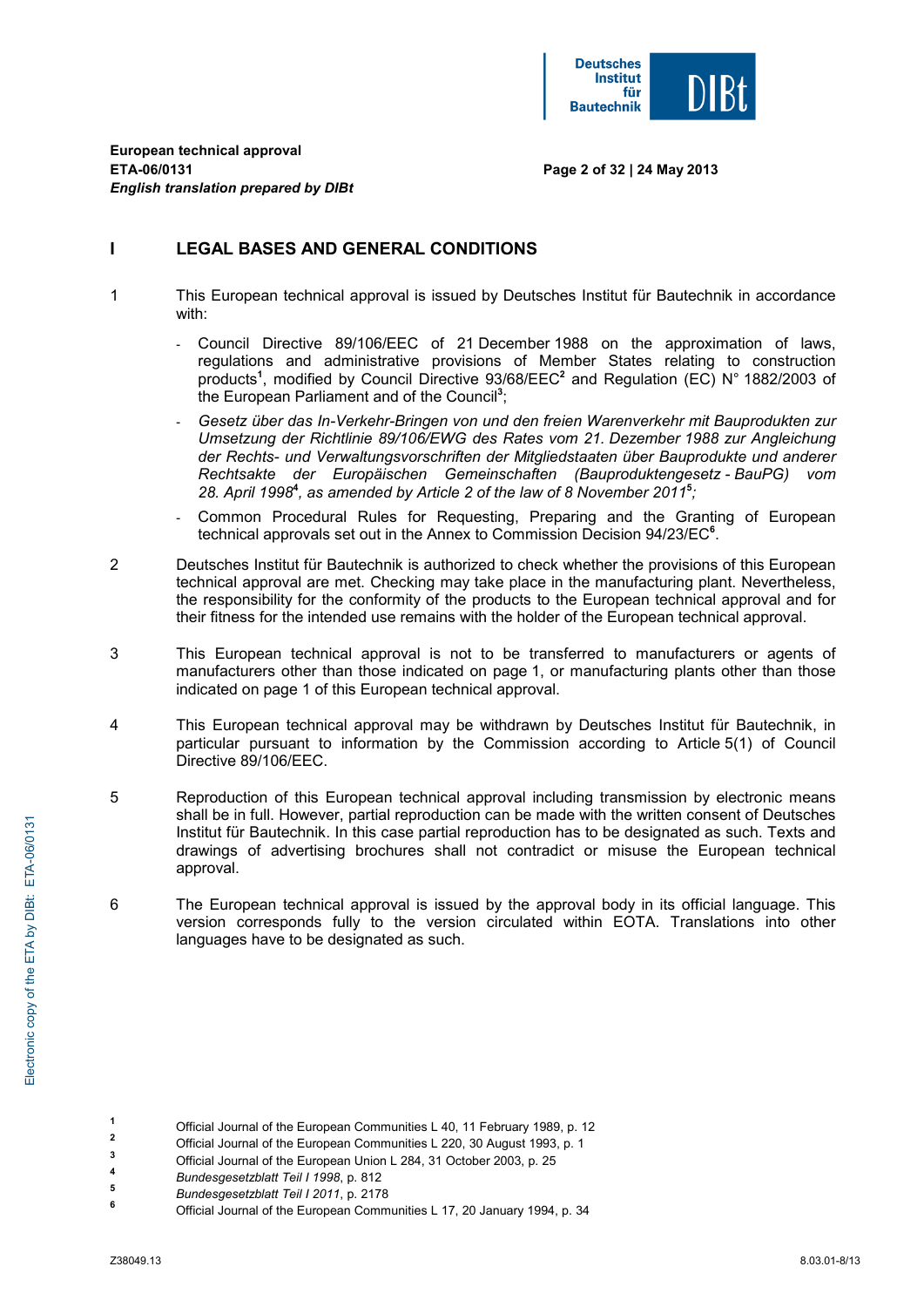

**Page 3 of 32 | 24 May 2013** 

### **II SPECIFIC CONDITIONS OF THE EUROPEAN TECHNICAL APPROVAL**

#### **1 Definition of the product and intended use**

#### **1.1 Definition of the construction product**

The MAURER MSM $<sup>®</sup>$  Spherical or Cylindrical Bearing is a structural bearing which permits</sup> rotation and displacement movements by a plane and a curved sliding surface between bearing plates of steel (see Annex A). The subject of the ETA is the complete bearing, including, if relevant, the necessary guides or restraints. For the purpose of controlling the degree of freedom the bearings may be combined with flat sliding elements, guides and restraining rings described in this ETA. As an alternative to figure A.1 in Annex A, the bearing may also be used upside down, i.e. with flat sliding surfaces lying below (meaningful, for example in the case of steel bridges).

The spherical or cylindrical bearing is designed according to EN 1337-1:2000. MSM®, a special sliding material made of UHMWPE (Ultra high molecular weight polyethylene) suitable for low and high temperatures outside the scope of EN 1337-2:2004 with improved wear resistance and load-bearing capacity is used for the sliding surfaces of the bearing.

Sliding surfaces with a diameter of the circumscribing circle of MSM $^{\circ}$  sheets less than 75 mm or greater than 2500 mm, or with effective bearing temperatures less than -50°C or greater than 70 °C are outside the scope of this ETA. Effective bearing temperatures above 48 °C shall be limited to short periods as due to climate temperature changes. If composite material is used in guides the maximum effective bearing temperature is limited to 48 °C. Spherical and cylindrical bearings with an included angle 2  $\vartheta$   $\cdot$  60° and 2  $\vartheta$   $\cdot$  75° respectively are beyond the scope of this ETA (see figure 1).

As an alternative to austenitic steel or hard chrome the sliding alloy  $MSA^{\circ}$  may be used as curved mating surface.

Additionally for effective bearing temperatures between -50 °C and 48 °C the sliding coating system MSC® may be used as an alternative to austenitic steel in guides, if the MAURER MSM® Spherical or cylindrical Bearing shall be used for buildings or equivalent types of structure, where the accumulated sliding path is not greater than 200 m per year. The proven corrosivity class is "high" in accordance with EN ISO 12944-1:1998 and the corrosivity category is C4 in accordance with EN ISO 12944-2:1998.

Spherical or cylindrical bearings for use as temporary devices during construction, for example during launching of the super-structure, are also outside the scope of this ETA.

### **1.2 Intended use**

MAURER MSM $^{\circ}$  Spherical and Cylindrical Bearings are intended to be used for the support of bridges or building works in accordance with the scope of EN 1337-1:2000.

MAURER MSM<sup>®</sup> Spherical and Cylindrical Bearings are suitable for all types of structures but especially for non-rigid structures with relatively large and frequent displacements caused by variable loads, next for superstructures that induce fast sliding displacements in bearings, e.g. in bridges for the high speed railways, as well as for regions with continuously low and/or high temperatures. Spherical and cylindrical parts made of sliding alloy MSA® are highly corrosion resistant.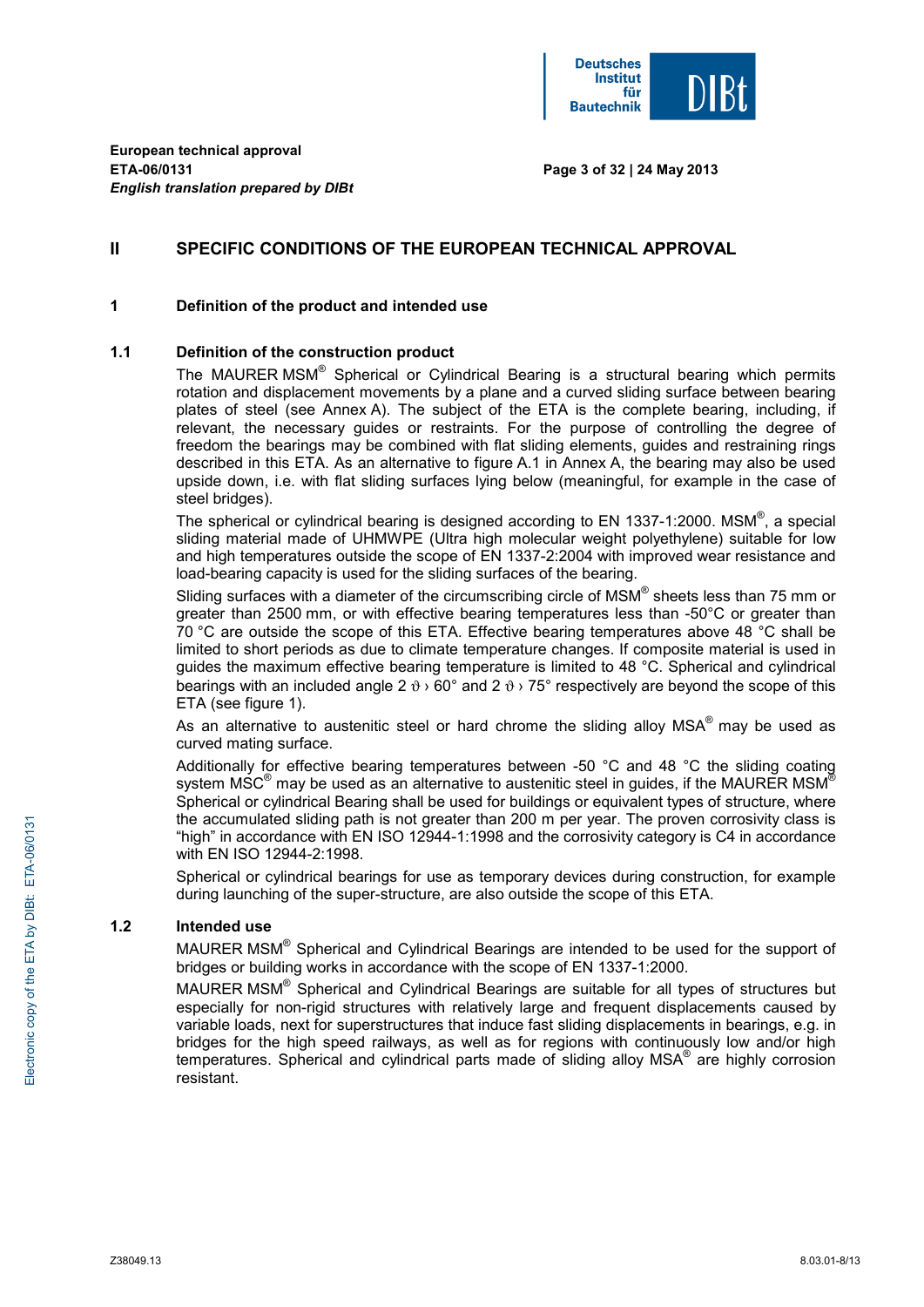

#### **Page 4 of 32 | 24 May 2013**

MAURER MSM<sup>®</sup> Spherical and Cylindrical Bearings are mainly used in concrete, steel and composite structures.

The provisions made in this European technical approval are based on an assumed working life of the MAURER MSM® Spherical or Cylindrical Bearing of 50 years. The assumed working life of the bearing is reduced to 10 years if composite material is used in guides.

#### **2 Characteristics of product and methods of verification**

#### **2.1 Characteristics of product**

#### **2.1.1 General**

MAURER MSM $^{\circ}$  Spherical Bearings shall permit rotational movements about any axis and MAURER MSM<sup>®</sup> Cylindrical Bearings shall permit rotational movements about one axis. They shall be capable of transferring specified forces between superstructure and substructure.

For design the principles given in clause 5 of EN 1337-1:2000 shall be taken into account.

- Note 1: The design values of internal forces and moments as well as of movements should be available from a bearing schedule as shown in Annex B of EN 1337-1:2000
- Note 2: In addition to the specific clauses relating to dangerous substances contained in this European Technical Approval, there may be other requirements applicable to the products falling within its scope (e.g. transposed European legislation and national laws, regulations and administrative provisions). In order to meet the provisions of the Construction Products Directive, these requirements need also to be complied with, when and where they apply.

#### **2.1.2 Material combinations**

than 200 m per year

The permissible material combinations for sliding elements are given in Table 1. Only one combination shall be used in a sliding surface. The sliding surface shall be lubricated in accordance with 2.1.8 and 4.1.

| Table 1: | Permissible combination of materials for permanent applications as sliding surfaces |
|----------|-------------------------------------------------------------------------------------|
|          | for MAURER MSM <sup>®</sup> spherical or cylindrical bearings                       |

| Plane surface <sup>1)</sup>                                                                              |                              | Curved surface |                   | Guides          |                     |  |
|----------------------------------------------------------------------------------------------------------|------------------------------|----------------|-------------------|-----------------|---------------------|--|
|                                                                                                          |                              |                | austenitic steel  | lundimpled MSM® | austenitic<br>steel |  |
| dimpled<br>MSM <sup>®</sup><br>austenitic steel                                                          | dimpled<br>$MSM^{\circledR}$ |                |                   | $MSC^{® 2)}$    |                     |  |
|                                                                                                          |                              |                | hard chromium     | CM <sub>1</sub> | austenitic          |  |
|                                                                                                          |                              |                | $MSA^{\circledR}$ | CM <sub>2</sub> | steel               |  |
| $\frac{1}{1}$ The sliding surface may be subdivided in two restrained parts above and below the rotation |                              |                |                   |                 |                     |  |

element permitting in total the design movement, see the example in Fig. A.7 of Annex A.<br><sup>2)</sup> To be used only if the MAURER MSM<sup>®</sup> Spherical or Cylindrical Bearing shall be used for buildings or equivalent types of structure, where the accumulated sliding path is not greater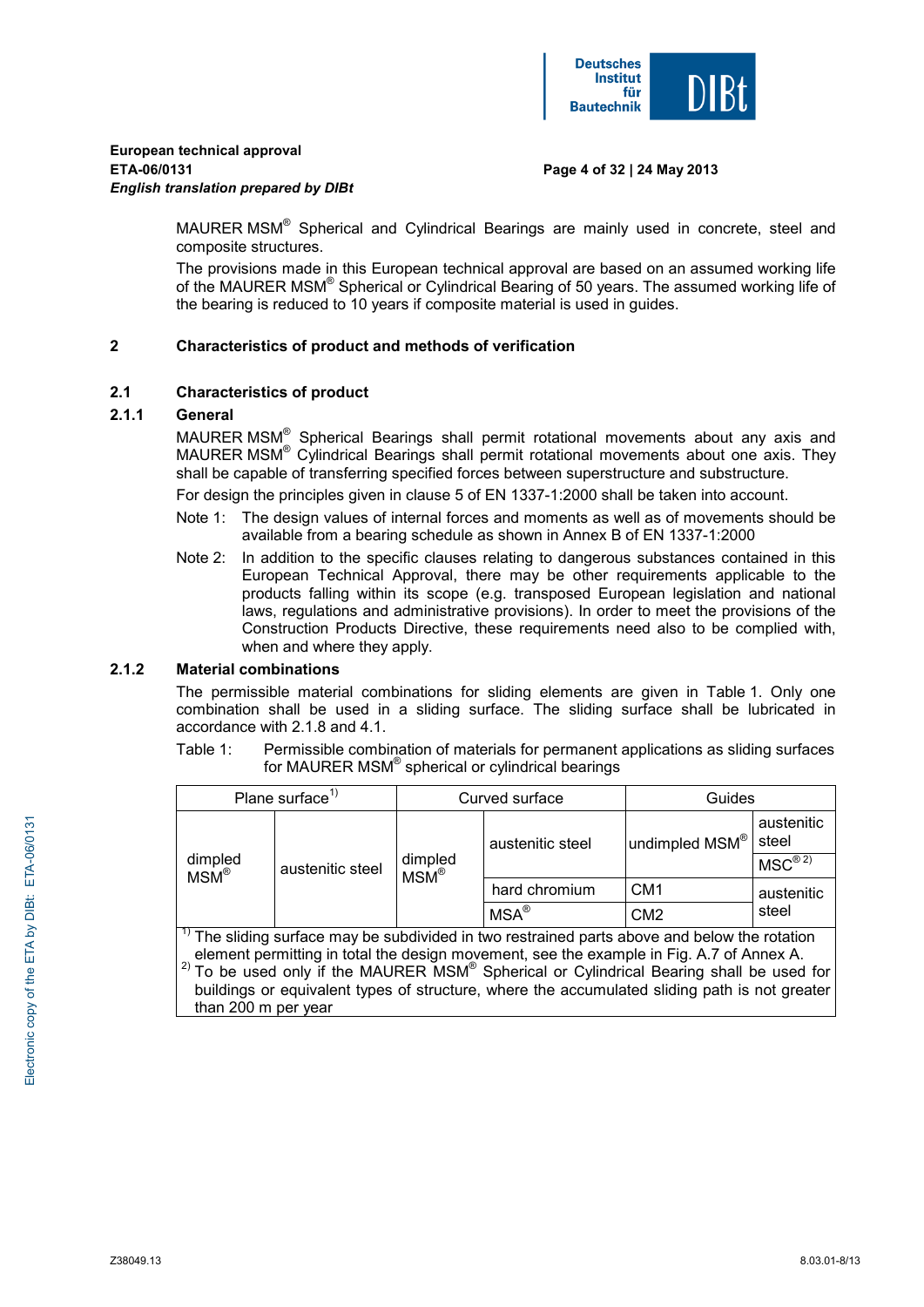

#### **Page 5 of 32 | 24 May 2013**

### **2.1.3 MSM® sheets**

The composition of the material is confidential**<sup>7</sup>** .

The curved MSM $^{\circ}$  sheet may be attached to either the convex or the concave backing plate. The required geometrical characteristics of MSM® sheets are given in Annex B.

### **2.1.4 Composite material**

As an alternative to MSM<sup>®</sup> for strips in guides the composite material of type CM1 and CM2 acc. EN 1337-2:2004, Section 5.3 may be used.

### **2.1.5 Austenitic steel**

Stainless steel shall be in accordance with EN 10088-4:2009 (EN 1337-2:2004, clause 5.4)

### **2.1.6 Hard chromium plated surfaces**

Hard chromium plated surfaces shall be in accordance with EN 1337-2:2004, clause 5.5

### **2.1.7 Ferrous materials for backing plates**

Ferrous materials for backing plates shall be in accordance with EN 1337-2:2004, clause 5.6.

### **2.1.8 Lubricant**

Silicon grease according to EN 1337-2:2004, clause 5.8 shall be used as lubricant for sliding surfaces**.** 

### **2.1.9 Adhesive for bonding austenitic steel sheets**

Note: The main function of the adhesive is to join austenitic steel sheets to the backing plate in such a way that shear is transmitted without relative movement.

The adhesive shall be in accordance with clause 5.9 and Annex J of EN 1337-2:2004.

### **2.1.10 Sliding alloy MSA®**

Sliding alloy MSA $^{\circledast}$  with special surface treatment may be used as an alternative to steel for spherical and cylindrical backing plates in accordance with section 2.2.6. The material characteristics and surface treatments of the sliding alloy MSA® are confidential**<sup>8</sup>** .

### **2.1.11 Sliding coating MSC®**

Sliding coating MSC $^{\circ}$  may be used as mating surface as an alternative to austenitic steel. The material, layer and surface characteristics of the sliding coating MSC® are confidential**<sup>8</sup>** .

### **2.2 Methods of verification**

### **2.2.1 General**

For basic design features clause 7 of EN 1337-1:2000 applies.

#### **2.2.2 Design verification for sliding surfaces**

Note 1: Excessive pressure may cause loss of the sliding function and this may be lead to structural failure or states close to structural failure. Therefore this condition is considered as ultimate limit state.

**<sup>7</sup>** The technical documentation to this European technical approval is deposited with Deutsches Institut für Bautechnik and, as far as relevant for the task of the approved bodies involved in the attestation of conformity procedure is handed over to the approved bodies. **<sup>8</sup>**

The technical documentation to this European technical approval is deposited with Deutsches Institut für Bautechnik and, as far as relevant for the task of the approved bodies involved in the attestation of conformity procedure is handed over to the approved bodies.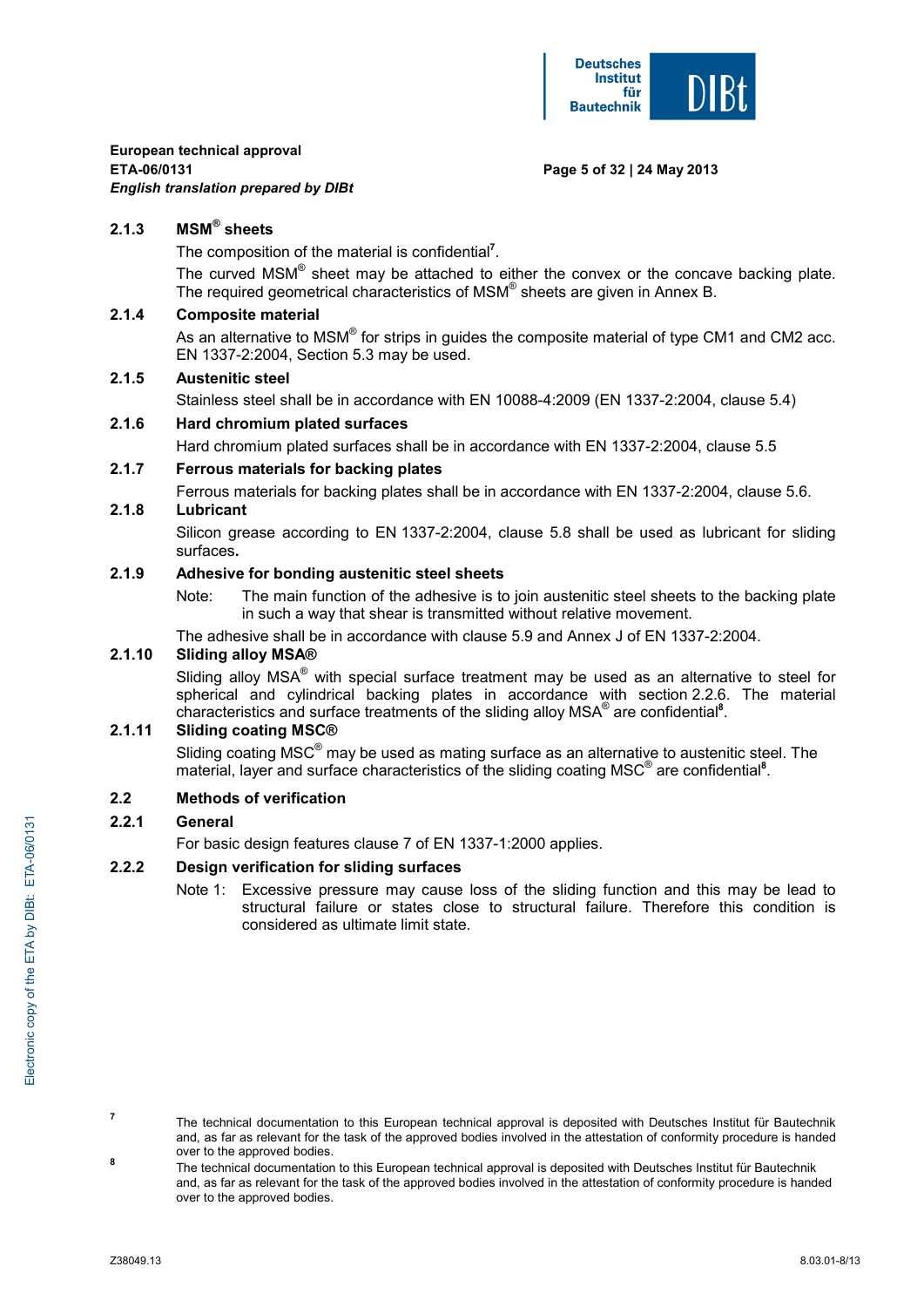

#### **Page 6 of 32 | 24 May 2013**

When dimensioning sliding surfaces, all the internal forces and moments due to actions and frictional resistance shall be considered. The design values of the action to be taken into account shall be determined in accordance with the basic design criteria given in EN 1337-1:2000.

Deformation of sliding materials shall not be used to accommodate rotations except as permitted in 2.2.3.

The following conditions shall be verified under a fundamental combination of actions:

$$
N_{Sd} \le \frac{f_k}{\gamma_m} \cdot A_r = \frac{f_k}{\gamma_m} \cdot \lambda \cdot A
$$

where

 $N_{\text{Sd}}$  is the design axial force at ultimate limit state

- $f_k$  is the characteristic value of compressive strength acc. Table 2
- $\gamma_{\rm m}$  partial safety factor for materials in accordance with EN 1990:2002
- A is the contact area of the flat sliding surface or the projection of curved surfaces
- λ is a coefficient given in Annex C
- $A<sub>r</sub>$  is the reduced contact area of the sliding surface whose centroid is the point through which  $N_{\rm Sd}$  acts with the total eccentricity  $e_t$ , which is caused by both mechanical and geometrical effects.  $A_r$  shall be calculated on the basis of the theory of plasticity assuming a rectangular stress block (see Annex C). For guides eccentricity can be neglected.
- Note 2: The  $\gamma_m$  value should be given us NDP (national determined parameter). In absence of NDP the recommended value is  $\gamma_m = 1.4$ .

For MSM<sup>®</sup> sheets with the smallest dimension "L", "a" or "b" in accordance with clause B.1 of Annex B larger or equal 100 mm, contact areas  $\overline{A}$  and  $A_r$  shall be taken as the gross area without deduction for the area of the dimples. For sheets with "L", "a" or "b" smaller than 100 mm the area of the dimples shall be deducted from the gross area.

The characteristic compressive strengths of MSM $^{\circ}$  are given in Table 2 and are valid for effective bearing temperatures up to 70°C. For bearings exposed to a maximum effective bearing temperature in excess of 35 °C and up to 70° C the characteristic compressive strength shall be estimated by linear interpolation of the values given in table 2.

Table 2: Characteristic compressive strength of MSM®

| Effective bearing temperature [°C]                                     | ≤ 35 °C | $48^{\circ}$ C                         | $70^{\circ}$ C |  |
|------------------------------------------------------------------------|---------|----------------------------------------|----------------|--|
| Sliding surface                                                        |         | Characteristic compressive strength fk |                |  |
| Main sliding surface<br>Dead loads and variable loads                  | 180 MPa | 135 MPa                                | 90 MPa         |  |
| Guides<br>Variable loads                                               |         |                                        |                |  |
| Guides<br>Dead loads<br>Effects of temperature, shrinkage<br>and creep | 60 MPa  | 45 MPa                                 | 30 MPa         |  |

For guides with composite material see 6.3 and 6.6 of EN 1337-2:2004.

For the purpose of compressive stress verification the curved sliding surface shall be replaced by its projection on a plane surface as shown in figure 1.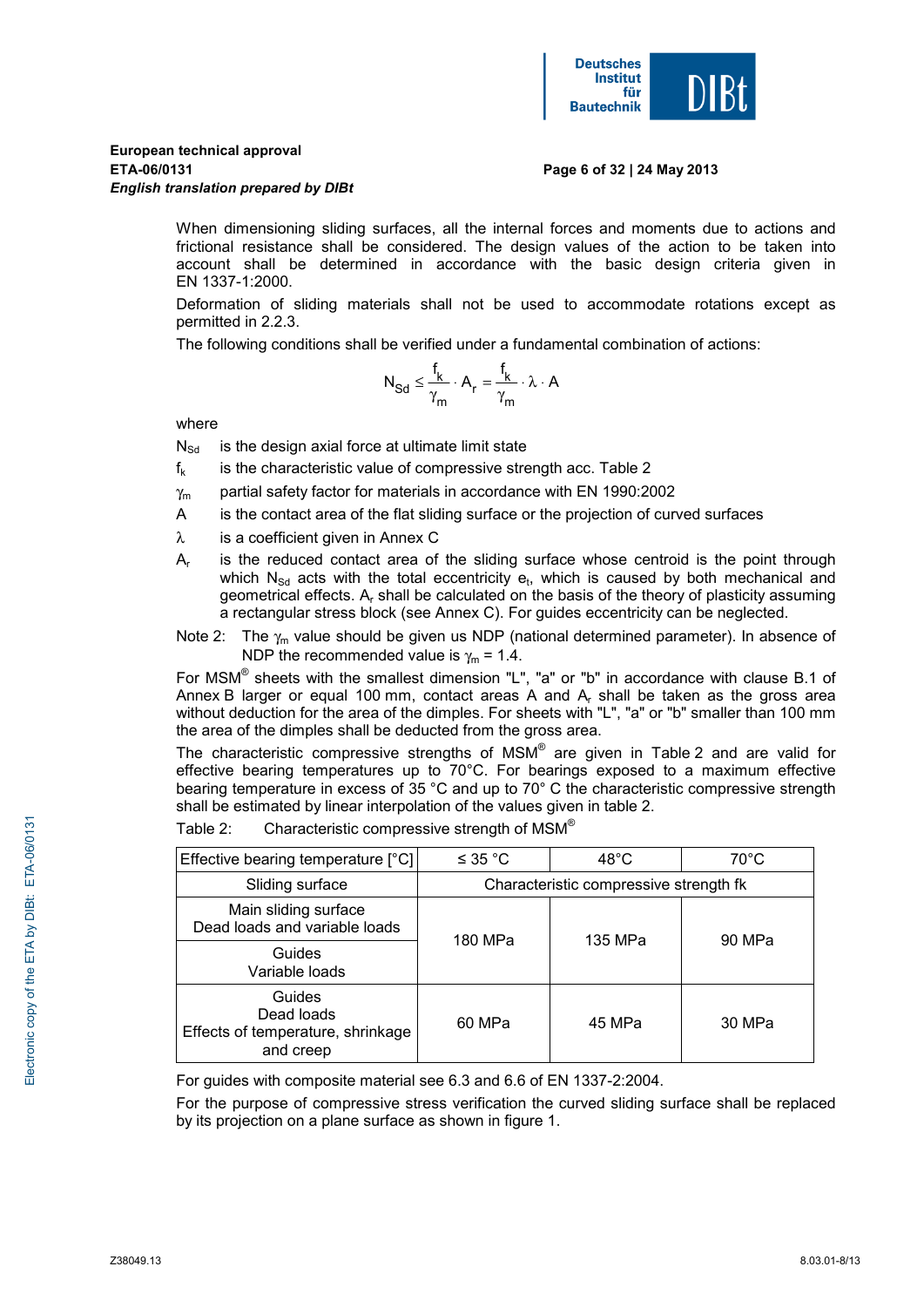

**Page 7 of 32 | 24 May 2013** 



Figure 1 -Verification scheme for the curved sliding surface (example)

Internal forces and moments acting on the curved sliding surface due to frictional resistance, externally applied horizontal loads and the rotated condition of the bearing shall be taken into account when determining the resulting total eccentricity  $e_t$  of the axial force  $N_s$ .

Secondary effects due to the action of the restraints shall be also considered.

- Note 3: In Annex D of this ETA formulae are given for the evaluation of the eccentricities in the most common cases
- Note 4: Separation of the sliding surfaces may lead to wear due to contamination and increased deformation due to lack of confinement of the MSM® -plate. As this could endanger long term fitness for use, the achievement of the edge pressure  $\sigma_{MSM} = 0$  is considered as serviceability limit state.

With the exception of guides, it shall be verified that  $\sigma_{MSM} \geq 0$  under a characteristic combination of actions. In doing so the sliding material shall be assumed to be linear elastic and the backing plates shall be deemed to be rigid. The condition  $\sigma_{MSM} \ge 0$  is satisfied when the total eccentricity  $e<sub>t</sub>$  falls within the kernel of the projected area.

For circular sheets this condition is satisfied when:

$$
e_t \leq \frac{L}{8}
$$

where

L diameter see annex B

#### **2.2.3 Guides**

Guides may be used for resisting horizontal forces  $V_d$  due to variable and permanent actions. Depending on the bearing construction, the guides may be arranged externally or centrally. The sliding materials shall be fixed on keys and the keyways in the backing plates.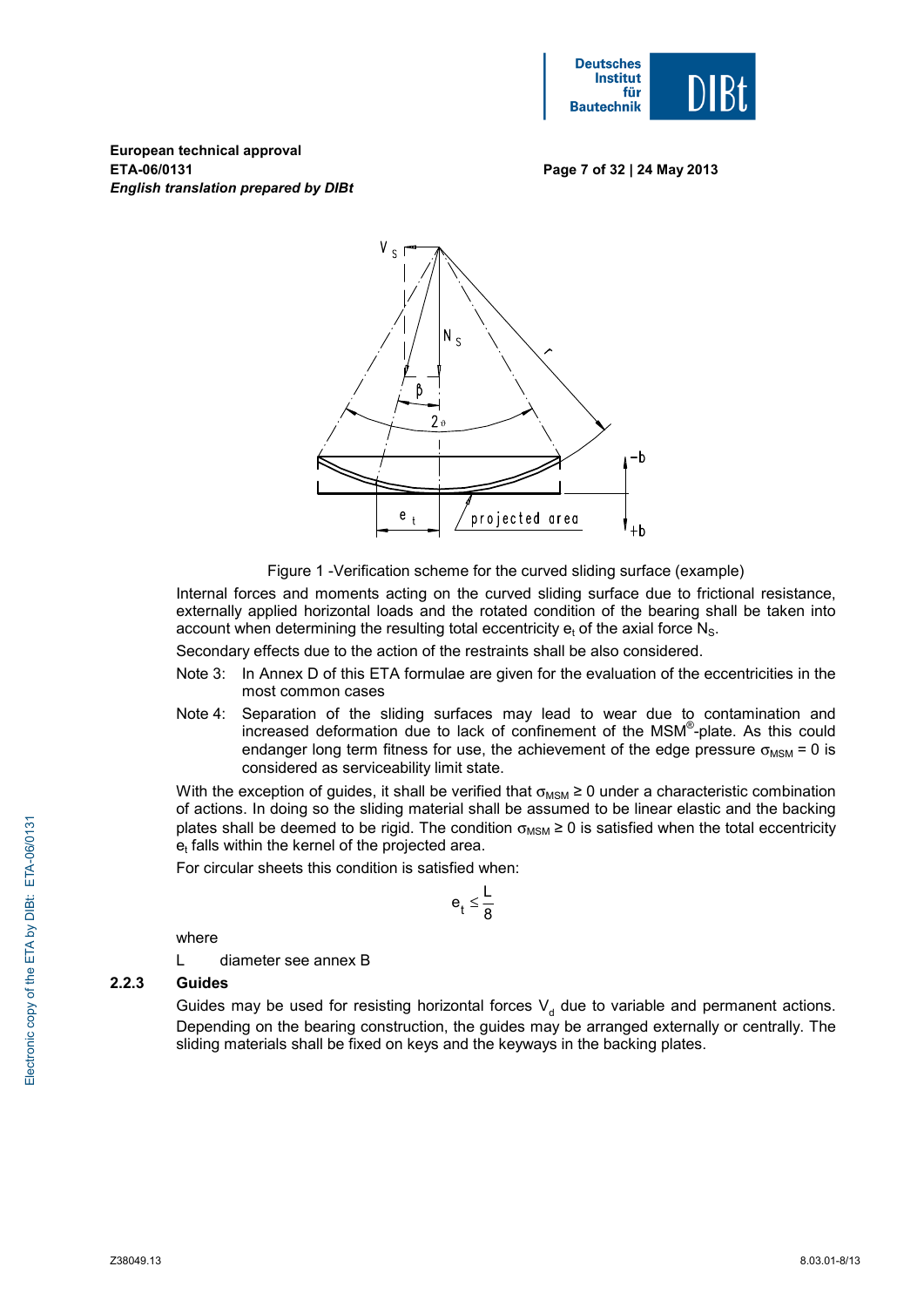

#### **Page 8 of 32 | 24 May 2013**

Clearance c between sliding components in unused condition shall meet the following condition:

$$
c \le 1.0 \text{ mm} + \frac{L \text{[mm]}}{1000} \le 2.5 \text{ mm}
$$

A typical example of the attachment of guides is shown in figure A.1 of Annex A. In the design of the connection at ultimate limit state in accordance with EN 1993-1-1:2005, the effects of horizontal force  $V_d$ , its induced moment and the friction forces shall be considered.

The maximum clearance in guides may be reduced due to adjustable guides. For this purpose high tensile screws in accordance with EN 1993 shall be used. The main principle of adjustable guides is shown in Fig. A.8 of Annex A.

Where, under predict rotation about a transverse axis the differential deformation of the MSM<sup>®</sup> sheet across its smallest dimension "a" would exceed 0.2 mm, a rotation element shall be included in the backing plate (see figure 1, 3.3 of EN 1337-1:2000). This condition shall be verified for the unfactored characteristic actions. The material combination of this rotation element shall be designed in accordance with the requirements of the mating surfaces of guides given in this ETA or pot to piston contact surfaces given in EN 1337-5:2005.

### **2.2.4 Restraining rings**

The free MAURER MSM $<sup>®</sup>$  spherical or cylindrical bearing may be fixed by a steel restraining</sup> ring. For design and verification, the design rules for pot and piston of pot bearings given in clause 6 of EN-337-5:2005 shall be followed.

#### **2.2.5 Austenitic steel sheets**

The minimum thickness of the austenitic steel sheet shall be in accordance with Table 3.

Care shall be taken to ensure that the austenitic steel sheet is fully in contact with the backing plate over the area which will be in contact with the MSM $^{\circ}$  sheet. When attaching the austenitic steel sheet by screwing, counterpunched screwing and rivetting, corrosion resistant fasteners compatible with the austenitic steel sheet shall be used for securing its edges. They shall be provided at all corners and along the edges outside the area of contact with the  $\mathsf{MSM}^\circledast$  sheet with the maximum spacing listed in Table 4.

| Type of surface | Method of attachment         | Thickness t [mm] |
|-----------------|------------------------------|------------------|
|                 | full surface bonding         | 1.5              |
| flat            | continuous fillet weld       | $\geq 1.5$       |
|                 | counterpunched screwing      | $\geq 1.5$       |
|                 | screwing, rivetting          | $\geq 2.5$       |
|                 | full surface bonding         | $\geq 2.5$       |
| spherical       | continuous fillet weld       | $\geq 2.5$       |
|                 | recessed in concave surfaces | $\geq$ 2.5       |
|                 | full surface bonding         | $\geq 1.5$       |
| cylindrical     | continuous fillet weld       | $\geq 1.5$       |
|                 | recessed in concave surfaces | $\geq 2.5$       |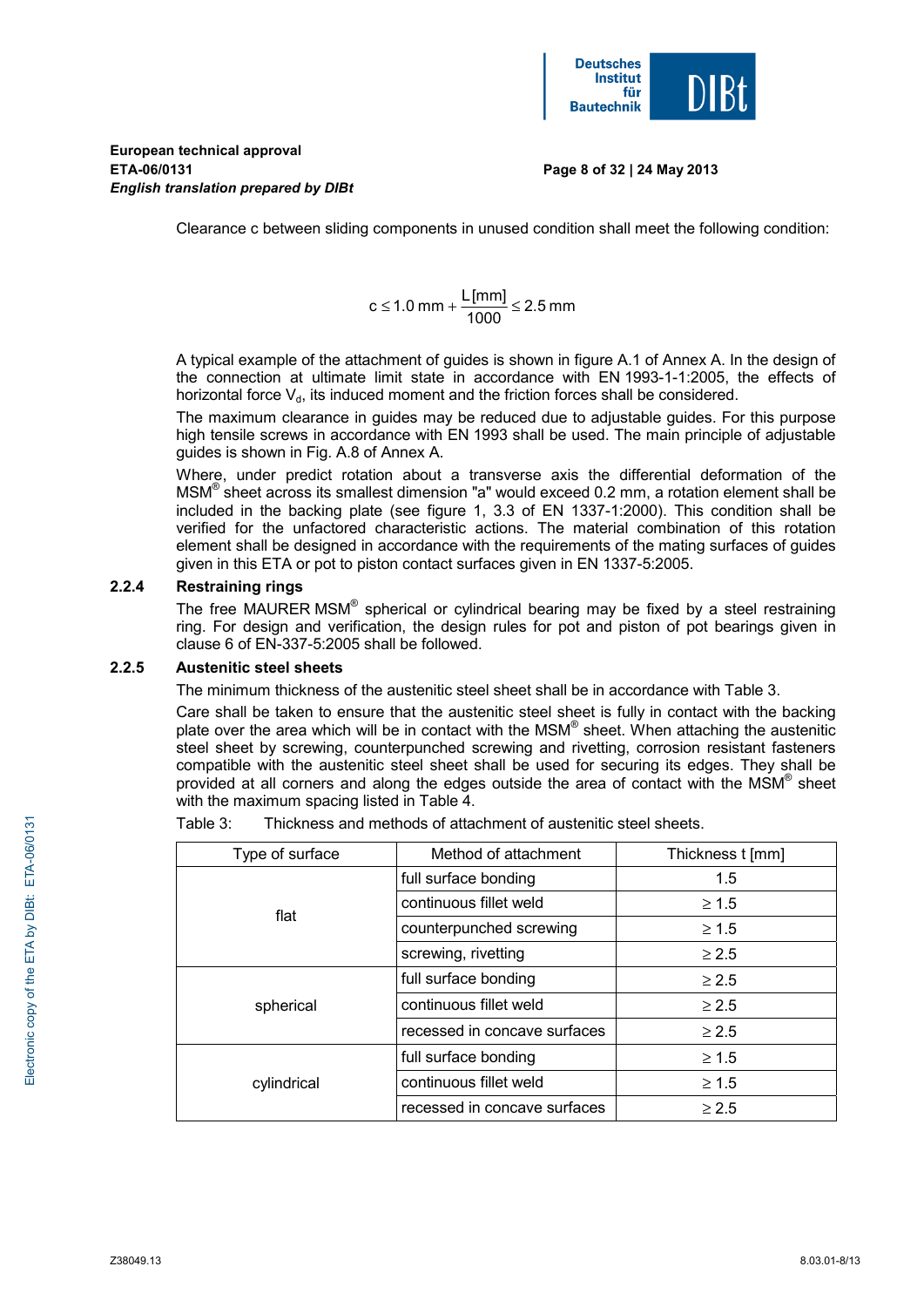

#### **Page 9 of 32 | 24 May 2013**

Table 4: Maximum fastener spacing for attachment of austenitic steel sheets by screwing, counterpunched screwing and rivetting.

| Austenitic steel sheet thickness [mm] | Maximum fasteners spacing [mm] |
|---------------------------------------|--------------------------------|
| 1.5                                   | 150                            |
| 2.0                                   | 300                            |
| 2.5                                   | 450                            |
| 3.0                                   | 600                            |

### **2.2.6 Backing plates**

The MSM $^{\circ}$  and the mating sliding materials shall be supported by metal plates (backing plates) with plane or curved surfaces. The geometrical conditions are given in Annex E. The design of the backing plates shall take into account the following:

- verification at ultimate limit state when internal forces and moments from lateral actions are to be considered in addition to the effects from deformation as per hereafter,
- any cross section reduction (for example due to keyway and the attachment bolts),
- deformations as per hereafter,
- the required stiffness for transport and installation as per hereafter,
- distribution of forces to the adjacent structural members as per hereafter.
- Note: If the deformations (see figure 2) exceed the values Δw given below, unacceptably small clearance between the adjacent backing plates and higher wear will occur. As this could endanger the long term fitness for use of the sliding element, this condition is considered serviceability limit state.

The deformation Δw (see figure 2) shall meet the following condition:

$$
\Delta w \le h\left(0.45 - 1.708k\sqrt{h/L}\right) \quad \text{with} \quad 0 \le 1.708k \le 1.0 \quad \text{and} \quad k = \frac{\sigma_{\text{MSM}}[MPa] - 45}{78.5}
$$

where is

L, h see Annex B

 $\sigma_{\text{MSM}}$  average pressure in the sliding surface under the characteristic combination of action

k stiffness coefficient depends on sliding material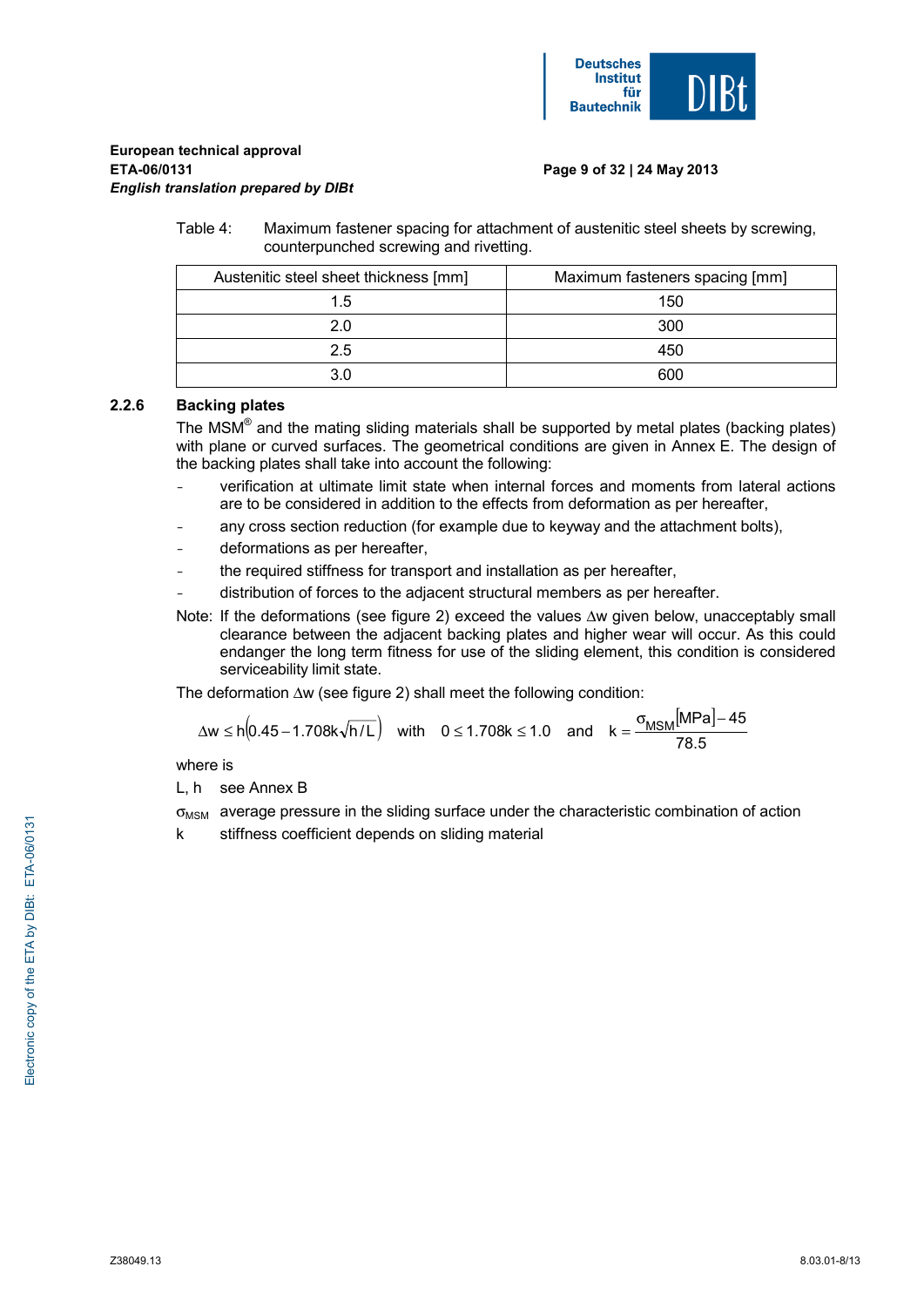

**Page 10 of 32 | 24 May 2013** 

The stress in the backing plate induced by the respective deformation shall not exceed the elastic limit in order to avoid permanent deformations. The theoretical model for verification of the above requirements (deformation Δw and yield strength) shall include the effects of all the bearing components which have a significant influence on these deformations including the adjacent structural members and their short and long-term properties.



Figure 2 - Deformations of backing plates.

For steel and concrete, the design values of material properties in accordance with EN 1993-1-1:2005 and EN 1992-1-1:2004 respectively apply.

In this model the following assumptions shall be made:

- a) central load
- b) notional design modulus of elasticity of MSM $^{\circ}$  = 0.9 GPa
- c) the total thickness  $t_{\text{MSM}}$  of MSM<sup>®</sup> sheet
- d) notional design Poisson's ratio of MSM<sup>®</sup> = 0.44
- e) in the case of adjacent structural members of massive construction: linear reduction of the elastic modulus of concrete or mortar from the edge to the center of the backing plate from 100% to 80%.

A suitable method for calculating deformation Δw for common materials is given in E.5 of Annex E.

When using the method given in Annex E elastic limit verification of the backing plate is not required if:

- the condition for the deformation Δw is met;
- the concrete strength class is at least C 25/30 in accordance with EN 206-1:2000;
- and the steel grade is at least S 355 in accordance with EN 10025-2:2004.

The above also applies when using lower concrete strength classes and/or steel grades, provided the deformation limit values calculated as above are reduced by a factor of:

- 0.90 when using concrete strength class C 20/25
- 0.67 when using steel S 235
- 0.60 when using both concrete C 20/25 with steel S 235.
- Note: The above is not the only criterion to be considered in determining the relative deformation Δw. Particular attention shall be paid to loadings during construction (e.g. when large backing plates are not propped during concrete casting).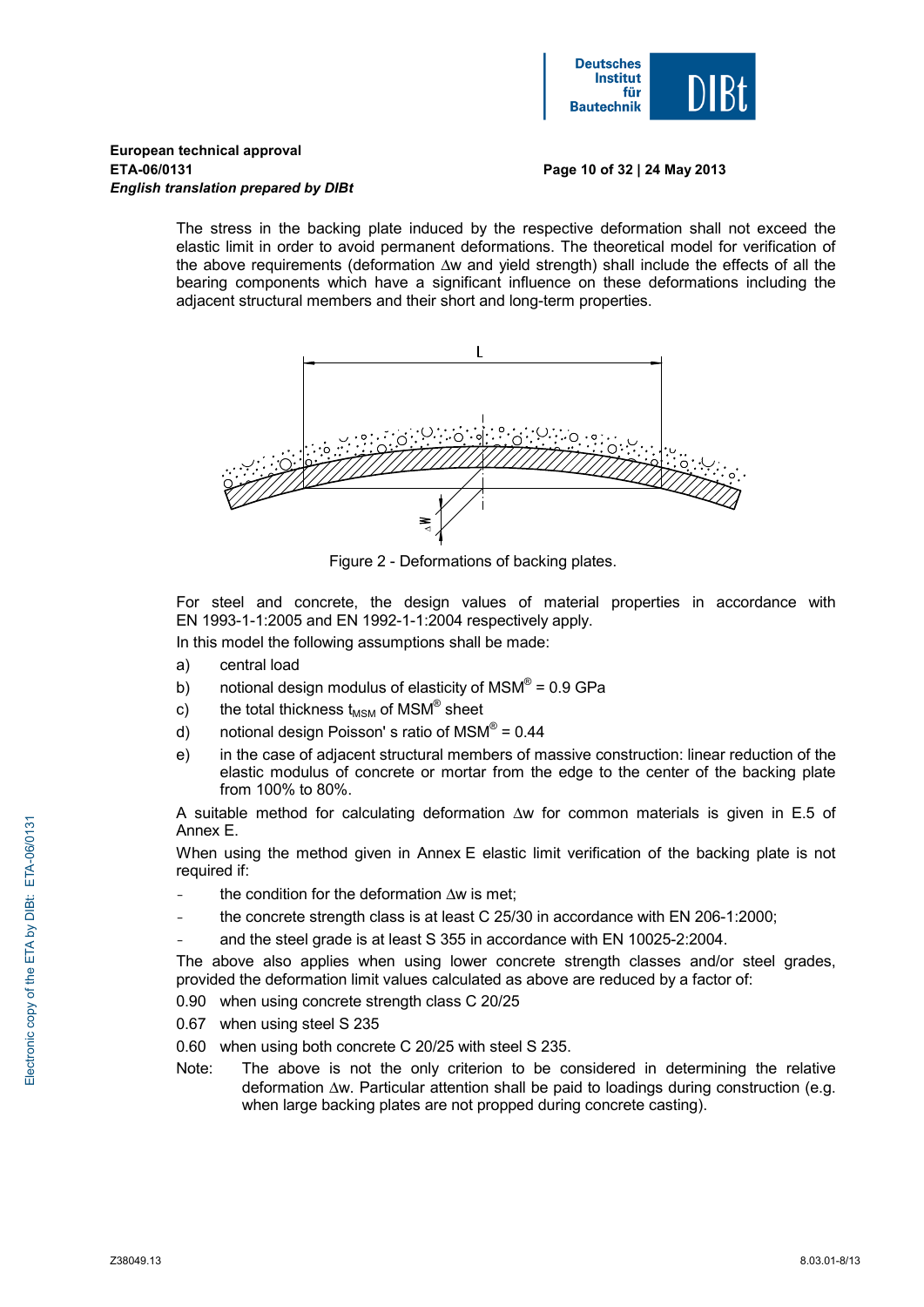

#### **Page 11 of 32 | 24 May 2013**

The calculation of the relative deformation of the backing plate with convex surface shall be omitted.

Square or rectangular plates shall be idealised to circular plates of diameter

$$
d_b = 1.13 a_b
$$

where  $a<sub>b</sub>$  is the side of the square plate or the minor side of the rectangular plate. The thickness of the backing plate shall be:

$$
t_b \geq 0.04 \cdot \sqrt{a_b^2 + b_b^2}
$$

or 10 mm, whichever is greater, where:

 $a<sub>b</sub>$  is the minor side of backing plate and

 $b<sub>b</sub>$  is the major side of backing plate.

#### **2.2.7 Sliding behaviour**

The following coefficients of friction  $\mu_{max}$  shall be used for verification of the bearing and the structure in which it is incorporated. These values shall not be applied in the presence of high dynamic actions which may occur for instance in seismic zones. The effects of friction shall not be used to relieve the effects of externally applied horizontal loads. The average pressure  $\sigma_{\text{MSM}}$ shall be estimated using the gross contact area, i. e. neglecting the deduction of the area of the dimples given in clause 2.2.2.

#### (a) Coefficient of friction at low temperatures

For sliding elements combined with dimpled and lubricated MSM® sheets used in zones where the minimum effective bearing temperature doesn't fall below -35°C, the coefficient of friction  $\mu_{\text{max}}$  is determined as a function of the average pressure  $\sigma_{\text{MSM}}$  [MPa], as follows:

$$
0.020 \leq \mu_{max} = \frac{1.6}{15 + \sigma_{MSM}} \leq 0.08
$$

For guides the coefficient of friction shall be considered to be independent of contact pressure. The coefficient of friction  $\mu$ max = 0.10 shall be used.

(b) Coefficient of friction at very low temperatures

For sliding elements combined with dimpled and lubricated MSM® sheets used in zones where the minimum effective bearing temperature does fall below -35 °C (down to -50 °C), the coefficient of friction  $\mu_{max}$  is determined as a function of the average pressure  $\sigma_{MSM}$  [MPa], as follows:

$$
0.027 \leq \mu_{max} = \frac{2.8}{30 + \sigma_{MSM}} \leq 0.08
$$

For guides the coefficient of friction shall be considered to be independent of contact pressure. The coefficient of friction  $\mu_{\text{max}} = 0.12$  shall be used.

(c) Coefficient of friction at moderate low temperatures

For sliding elements combined with dimpled and lubricated MSM® sheets used in zones where the minimum effective bearing temperature doesn't fall below -5 °C, the coefficient of friction  $\mu_{\text{max}}$  is determined as a function of the average pressure  $\sigma_{\text{MSM}}$  [MPa], as follows:

$$
0.015 \leq \mu_{max} = \frac{1.2}{15 + \sigma_{MSM}} \leq 0.06
$$

For guides the coefficient of friction shall be considered to be independent of contact pressure. The coefficient of friction  $\mu_{\text{max}} = 0.07$  shall be used.

For composite materials see 6.7 of EN 1337-2:2004.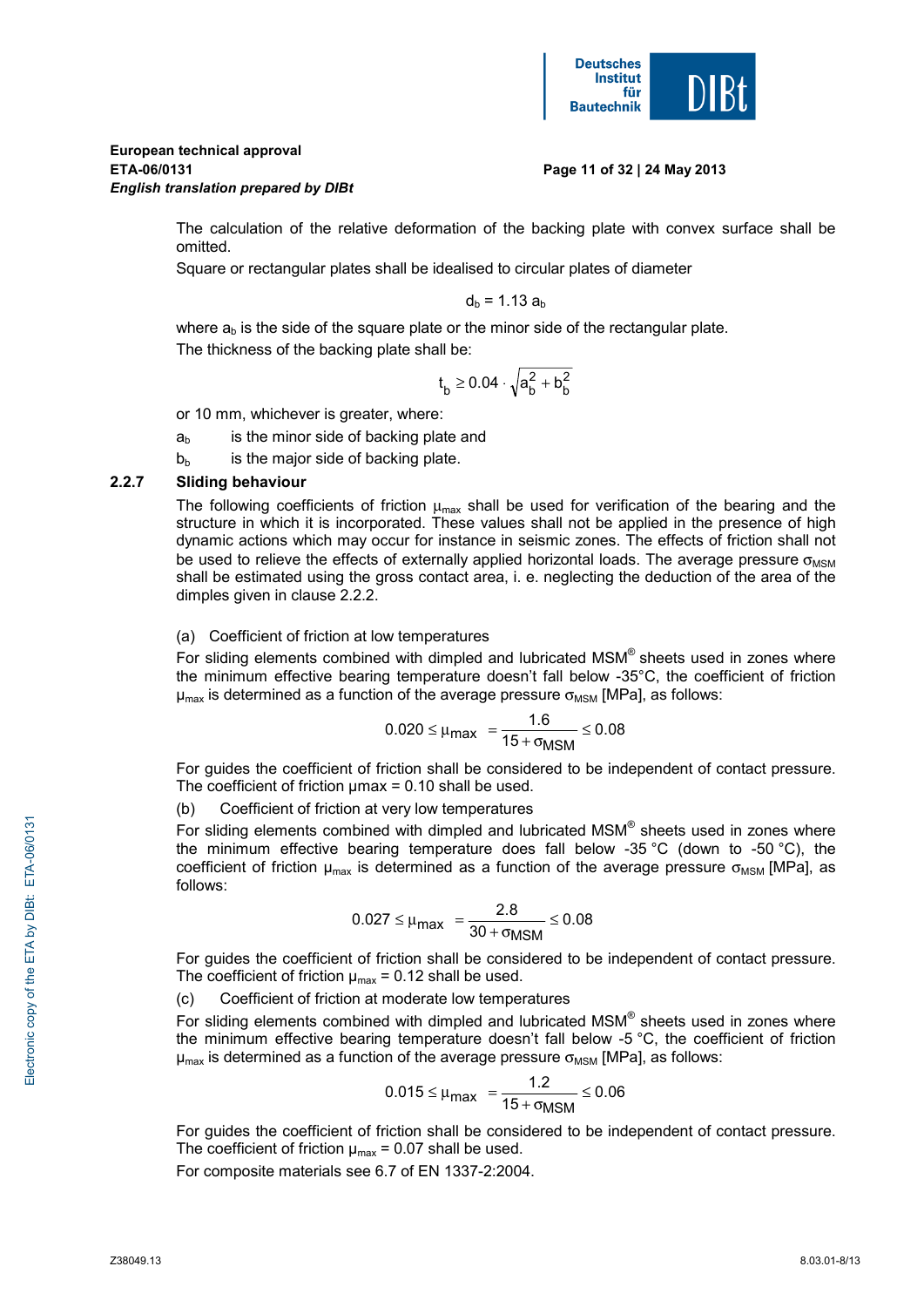

**Page 12 of 32 | 24 May 2013** 

**European technical approval ETA-06/0131**  *English translation prepared by DIBt*

# **2.2.8 Rotation capability**

The sliding surfaces shall meet the requirements given in this ETA.

Under the fundamental combination of actions it shall be shown that

- the metallic surfacing mating with the MSM<sup>®</sup> material is so proportioned that it completely covers the MSM® sheet,
- there is no contact between the upper and the lower part of the bearing or any other metallic component (see EN 1337-1:2000, Annex A).

For the verification of the above conditions the increase of rotations, specified in clause 5.4 of EN 1337-1:2000, shall be taken into account.

For rotations about a transverse axis of guides see 2.2.3.

For guides with composite material see 6.3 of EN 1337-2:2004.

For MAURER MSM® Spherical Bearings with external guides the rotation capability around the vertical axis may be increased using a guide ring, see Fig. A.9 of Annex A. The contact surfaces of this guide ring shall be designed in accordance with the requirements given in clause 2.2.4.

#### **2.2.9 Displacement capacity**

By taking into account of the increased movements according to 5.4 in EN 1337-1:2000, it shall be verified under the fundamental combination of actions that the austenitic steel sheets are designed such, that with maximum displacement of the sliding element they completely cover the MSM® and the CM sheets.

Note: The assumed working life of 50 years is based on the assumptions of a maximum accumulated sliding path of c · 50 000 m and a maximum of 15 mm/sec of average sliding speed in the main sliding surfaces (for PTFE acc. EN 1337-2:2004 c  $\cdot$  10 000 m and 2 mm/sec), where c (c  $\geq$  1) is a factor to correct the difference between the constant amplitude slide path used in the approval tests and the variable amplitude movements which occur due to traffic. If the sliding coating system  $\mathsf{MSC}^\circledast$  is used as mating surface in guides, the accumulated sliding path shall not be greater than 200 m per year.

### **3 Evaluation and attestation of conformity and CE marking**

### **3.1 System of attestation of conformity**

According to the communication of the European Commission**<sup>9</sup>** the system 1 of attestation of conformity applies.

This system of attestation of conformity is defined as follows:

Certification of the conformity of the product by an approved certification body on the basis of:

- (a) Tasks for the manufacturer:
	- (1) factory production control;
	- (2) further testing of samples taken at the factory by the manufacturer in accordance with a prescribed test plan;

Electronic copy of the ETA by DIBt: ETA-06/0131

Electronic copy of the ETA by DIBt: ETA-06/0131

Letter of the European Commission of 24/10/1995 to EOTA

**9**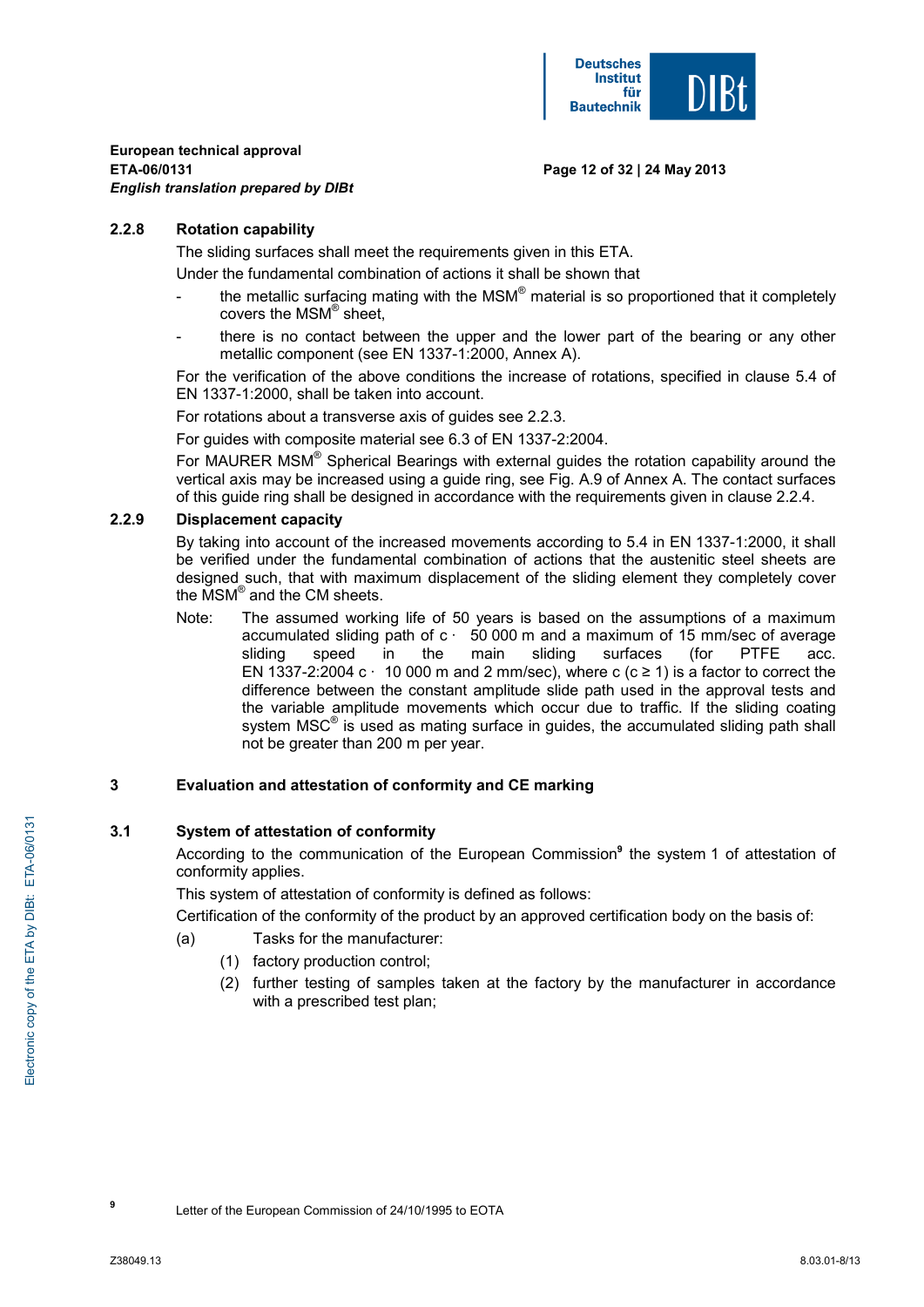

**Page 13 of 32 | 24 May 2013** 

- (b) Tasks for the approved body:
	- (3) initial typetesting of the product;
	- (4) initial inspection of factory and of factory production control;
	- (5) continuous surveillance, assessment and approval of factory production control.

Note: Approved bodies are also referred to as "notified bodies".

### **3.2 Responsibilities**

### **3.2.1 Tasks of the manufacturer**

3.2.1.1 Factory production control

The manufacturer shall exercise permanent internal control of production. All the elements, requirements and provisions adopted by the manufacturer shall be documented in a systematic manner in the form of written policies and procedures, including records of results performed. This production control system shall insure that the product is in conformity with this European technical approval.

The manufacturer may only use constituent parts stated in the technical documentation of this European technical approval.

The factory production control shall be in accordance with the "control plan" relating to this European technical approval which is part of the technical documentation of this European technical approval. The "control plan" is laid down in the context of the factory production control system operated by the manufacturer and deposited at Deutsches Institut für Bautechnik.**<sup>10</sup>**

The results of factory production control shall be recorded and evaluated in accordance with the provisions of the "control plan".

### 3.2.1.2 Other tasks of manufacturer

The manufacturer shall, on the basis of a contract, involve a body which is approved for the tasks referred to in section 3.1 in the field of "spherical and cylindrical bearings with special sliding material" in order to undertake the actions laid down in section 3.2.2. For this purpose, the "control plan" referred to in sections 3.2.1.1 and 3.2.2 shall be handed over by the manufacturer to the approved body involved.

The manufacturer shall make a declaration of conformity, stating that the construction product is in conformity with the provisions of this European technical approval.

### **3.2.2 Tasks of approved bodies**

The approved body shall perform the

- initial type-testing of the product,
- initial inspection of factory and of factory production control,
- continuous surveillance, assessment and approval of factory production control,
- single acceptance or at least 5 % per lot of production for bearings with a diameter L of the special sliding material in the main sliding surface larger than 1500 mm,,

in accordance with the provisions laid down in the "control plan relating to this European technical approval.

The approved body shall retain the essential points of its actions referred to above and state the results obtained and conclusions drawn in a written report.

**<sup>10</sup>** The "control plan" is a confidential part of the documentation of the European technical approval, but not published together with the ETA and only handed over to the approved body involved in the procedure of attestation of conformity. See section 3.2.2.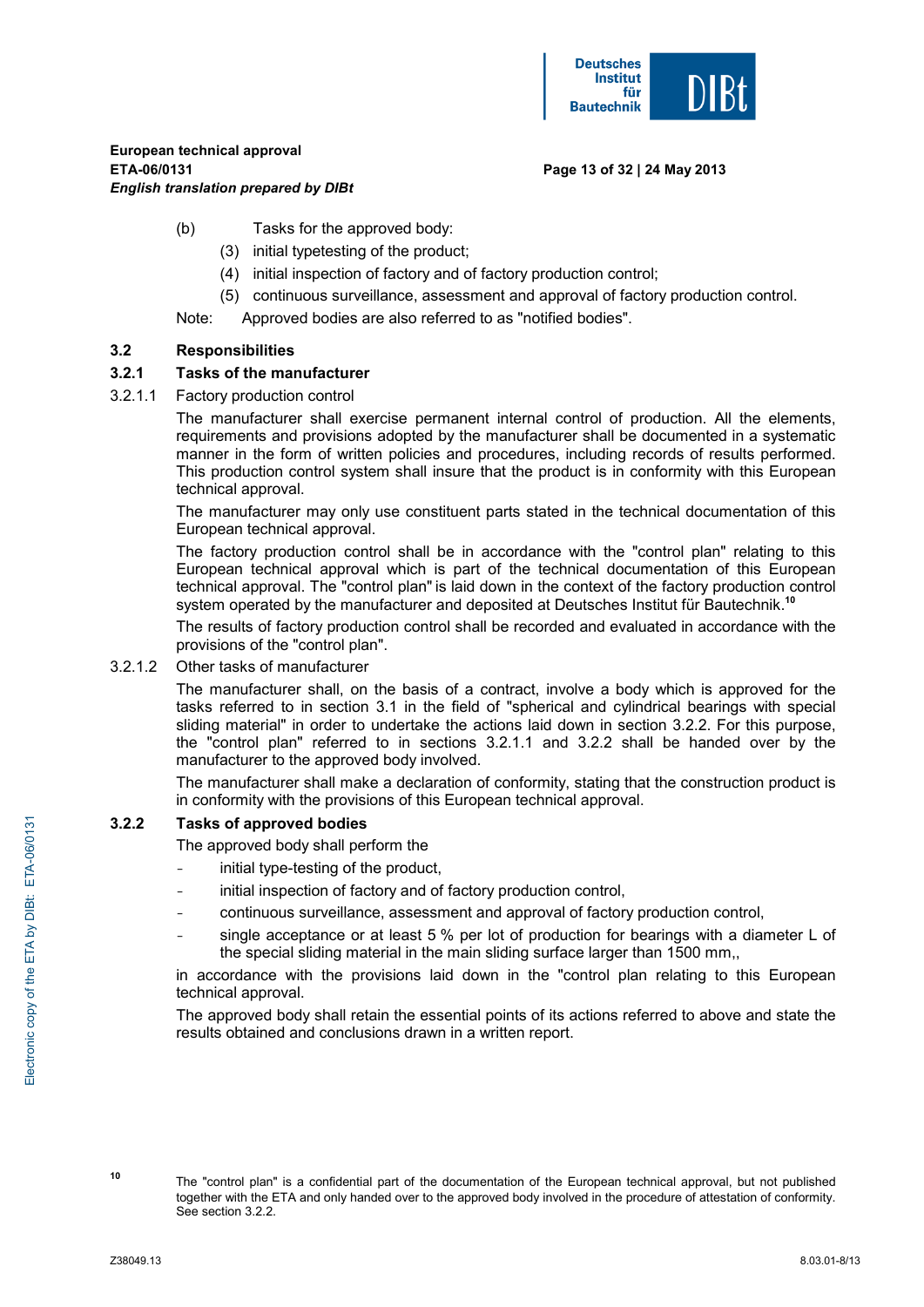

#### **Page 14 of 32 | 24 May 2013**

The approved certification body involved by the manufacturer shall issue an EC certificate of conformity of the product stating the conformity with the provisions of this European technical approval.

In cases where the provisions of the European technical approval and its "control plan" are no longer fulfilled the certification body shall withdraw the certificate of conformity and inform Deutsches Institut für Bautechnik without delay.

#### **3.3 CE marking**

Regardless of the requirements stated in 7.3 of EN 1337-1:2000, the CE marking shall be affixed on the bearing so that it will be visible throughout the life time of the bearing. The full information given below should be in the relevant accompanying documents. The letters "CE" shall be followed by the identification number of the approved certification body, where relevant, and be accompanied by the following additional information:

- the name and address of the producer (legal entity responsible for the manufacturer),
- the last two digits of the year in which the CE marking was affixed,
- the number of the EC certificate of conformity for the product,
- the number of the European Technical Approval,
- description of the product,
- aeometrical data.
- material properties,
- characteristics and declared performances of the product on the basis of the ETA,
- dangerous substances.

### **4 Assumptions under which the fitness of the product for the intended use was favourably assessed**

### **4.1 Manufacturing**

The manufacturing tolerances for backing plates are given in Annex E.

In the case of plane backing plates the  $MSM^{\circledast}$  sheets shall be confined in accordance with Annex B. In addition, MSM $^{\circ}$  sheets for guides shall be bonded to assist assembling.

Where the dimples in MSM $^{\circ}$  sheets are produced by hot pressing the temperature during the pressing process shall not exceed the melting temperature of MSM<sup>®</sup>.

Composite materials shall be attached by bonding supplemented by mechanical attachment outside the sliding surface.

Methods of attachment and respective dimensions of austenitic steel sheets are given in 2.2.5.

Note: General requirements for corrosion protection are given in EN 1337-9:1997. This subclause gives additional requirements for sliding elements.

Where the austenitic steel sheet is attached by full area bonding or by continuous fillet weld, provided the area covered by the austenitic steel sheet is free from rust and rust inducing contaminants, no further treatment of the backing plate behind the austenitic steel sheet is required.

Where the austenitic steel sheet is attached by screwing, counterpunched screwing or rivetting the full corrosion protection system shall be applied to the backing plate behind the austenitic steel sheet.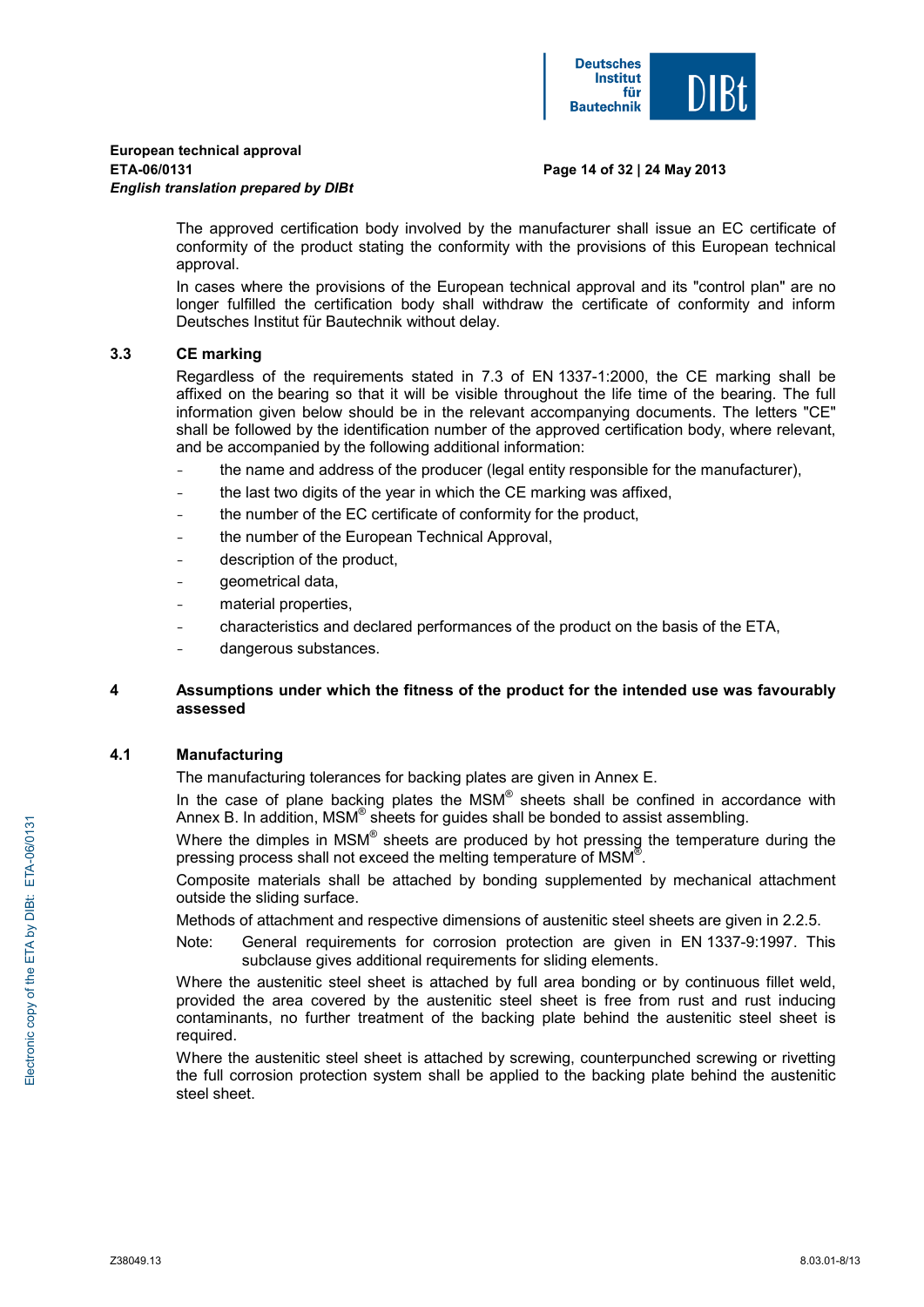

#### **Page 15 of 32 | 24 May 2013**

When bonding the austenitic steel sheet, an adhesive with characteristics given in 2.1.9 shall be used. Preparation of the adherents shall be in accordance with adhesive manufacturer's recommendations. There shall be no voids in the adhesive layer and a fillet of adhesive shall be formed around the complete periphery of the austenitic sheet during the bonding process. The flatness as required in E.3 of Annex E shall be achieved after bonding.

Areas of the backing plate behind the MSM $^{\circ}$  and recessed austenitic steel sheets shall be protected by one coat of primer (dry film thickness 20 μm to 100 μm).

Provision against contamination of the sliding surface shall be made by suitable devices. Such protection devices shall be easily removable for the purpose of inspection.

The hard chromium surface shall be visually inspected for cracks and pores. In addition to the visual inspection, the absence of defects shall be verified by a Ferroxyl test in accordance with Annex E of EN 1337-2:2004. If the visual inspection of the surfaces reveals any potential defects, the Ferroxyl test shall be applied over the entire affected area. If any defects are detected by Ferroxyl test, the hard chrome plating shall be rejected.

Since hard chromium plating is not resistant to chlorides in acid solution or to fluorines and can be damaged by air borne particles, such as occur in industrial environment, special provision shall be made to protect the surfaces in those conditions.

Prior to assembly the sliding surfaces shall be cleaned.

Spherical or cylindrical elements made of MSA $^{\circ}$  do not need an additional corrosion protection.

After cleaning and prior to assembly, the dimpled MSM<sup>®</sup> sheet shall be lubricated with lubricant according to 2.1.8 in a way which ensures that all the dimples are filled. For guides the sliding material shall be initially lubricated by rubbing a small amount of lubricant into the surface and wiping off the remainder.

During assembly process, provisions shall be taken against contamination of lubricated surfaces.

The European technical approval is issued for the product on the basis of agreed data/information, deposited with Deutsches Institut für Bautechnik, which identifies the product that has been assessed and judged. Changes to the product or production process, which could result in this deposited data/information being incorrect, should be notified to Deutsches Institut für Bautechnik before the changes are introduced. Deutsches Institut für Bautechnik will decide whether or not such changes affect the ETA and consequently the validity of the CE marking on the basis of the ETA and if so whether further assessment or alterations to the ETA shall be necessary.

#### **4.2 Installation**

In order to ensure bearing alignment in accordance with EN 1337-11:1997 a reference surface or other suitable device shall be installed on the sliding element.

The deviation from parallel of the reference surface with respect to the plane sliding surface shall not exceed 1‰.

After installation and completion of the superstructure, the deviation of the sliding element from the specified alignment shall not exceed 3‰ in accordance with 6.5 of EN 1337-11:1997.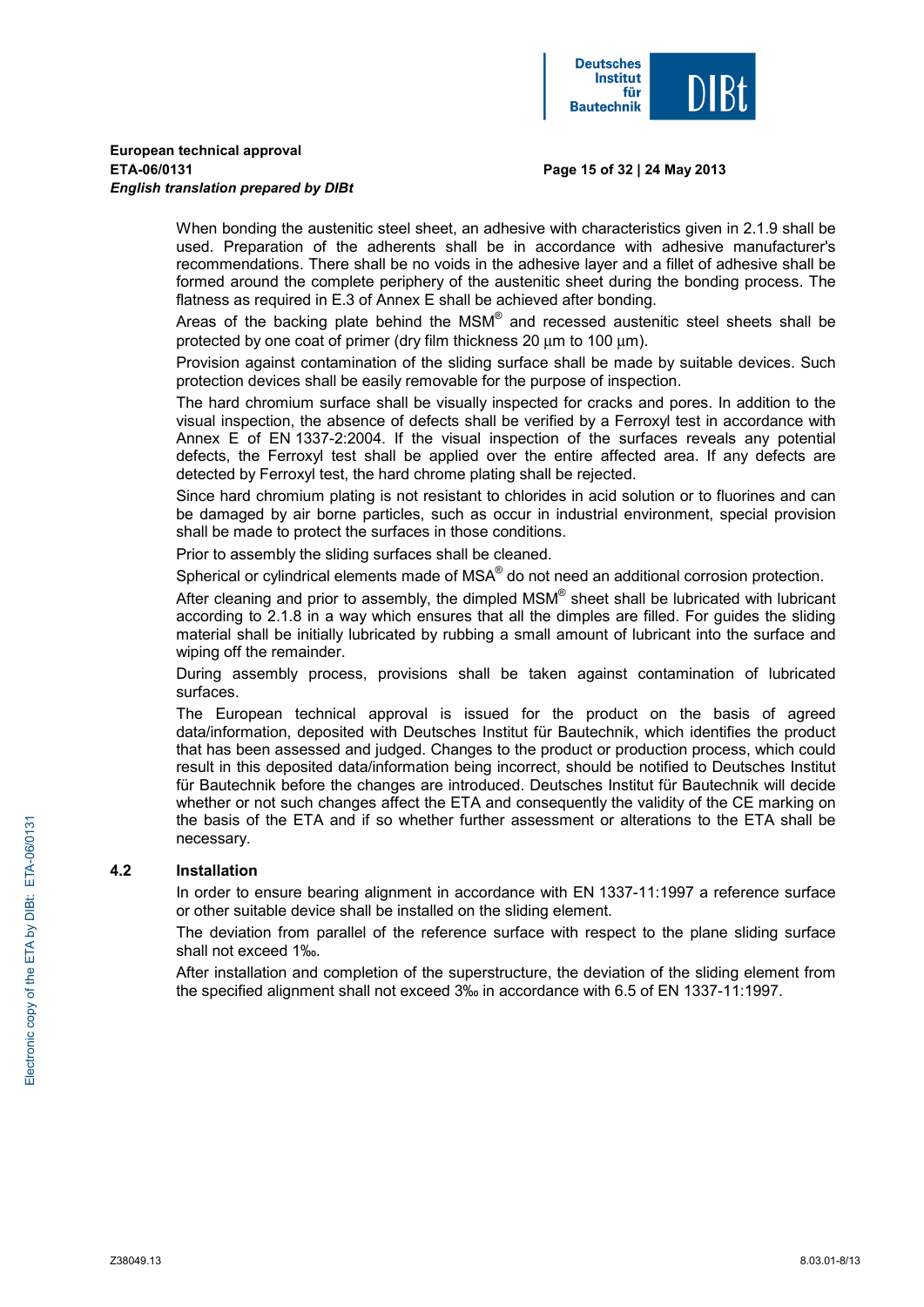

**Page 16 of 32 | 24 May 2013** 

### **5 Indications to the manufacturer**

#### **5.1 Packaging, transport and storage**

The stipulations according to 7.4 of EN 1337-1:2000 and EN 1337-11:1997 apply.

The bearing shall be labelled by the manufacturer with the conformity mark (CE mark). The mark may only be applied when the prerequisites, in accordance with section 3, concerning the proof of conformity are fulfilled.

The bearing is additionally to be provided, in accordance with EN 1337-1:2000 with a marking label which, if applicable, is possibly to be fixed in position on the side of the movement indicator.

#### **5.2 Use, maintenance, repair**

For the inspection and maintenance of Maurer MSM® Spherical and Cylindrical Bearings see 7.5 of EN 1337-1:2000 and EN 1337-10:2003. For the resetting and replacement 7.6 of EN 1337-1:2000 apply. On installing the bearing, the stipulations of EN 1337-11:1997 are to be observed.

The bearing is to be adjusted horizontally in accordance with the bearing setting plan on the measuring plane, in accordance with section 4.2, using measuring equipment with a precision of at least 0.3‰.

After setting the mortar joints, the deviation in inclination established may not exceed 3‰ on the measuring plane.

During inspection of items listed in EN 1337-10:2003 the following value shall be checked:

Protrusion h:  $\geq 1$  mm. (see Annex B, figure B.1)

If the protrusion h of the MSM<sup>®</sup> sheet is found to be less than 1 mm, or a bulging of the austenitic sheet exceeds the measured protrusion in its vicinity, the sliding element is still deemed to be serviceable but more frequent inspections shall be conducted.

If the protrusion of the MSM $^{\circ}$  sheet is reduced to zero, the sliding element shall no longer be considered capable of accommodating movement.

Uwe Bender **begins** begins the begins of the begins begins begins begins the begins begins the begins of the begins of the begins of the begins of the begins of the begins of the begins of the begins of the begins of the b Head of Department Hoppe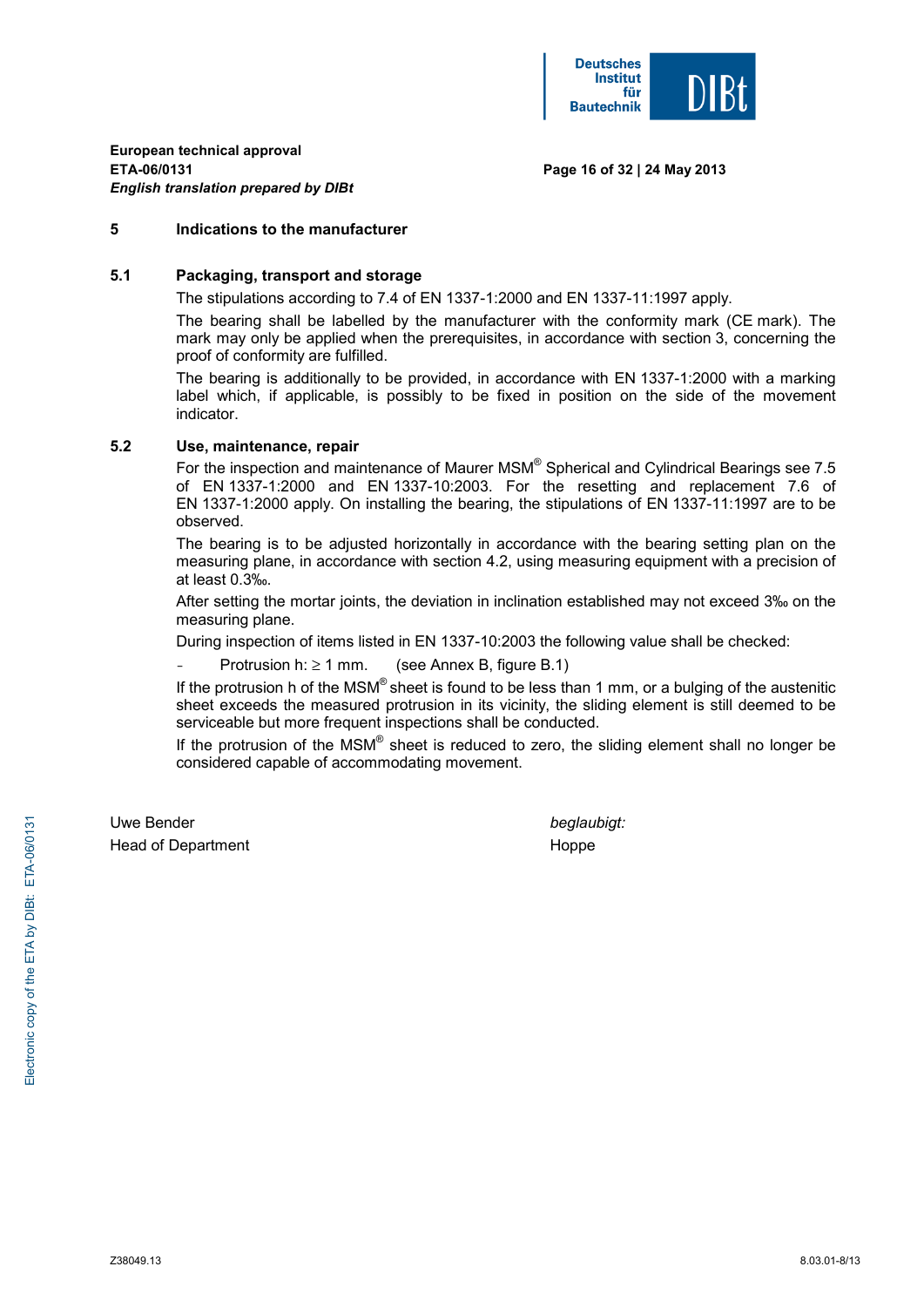

# **Annex A**

### **Description of the product and its intended use**

MAURER MSM® Spherical or Cylindrical Bearings (example)



Figure A.1 - Assembly of a guided and free movable spherical or cylindrical bearing with MSM<sup>®</sup> and its intended use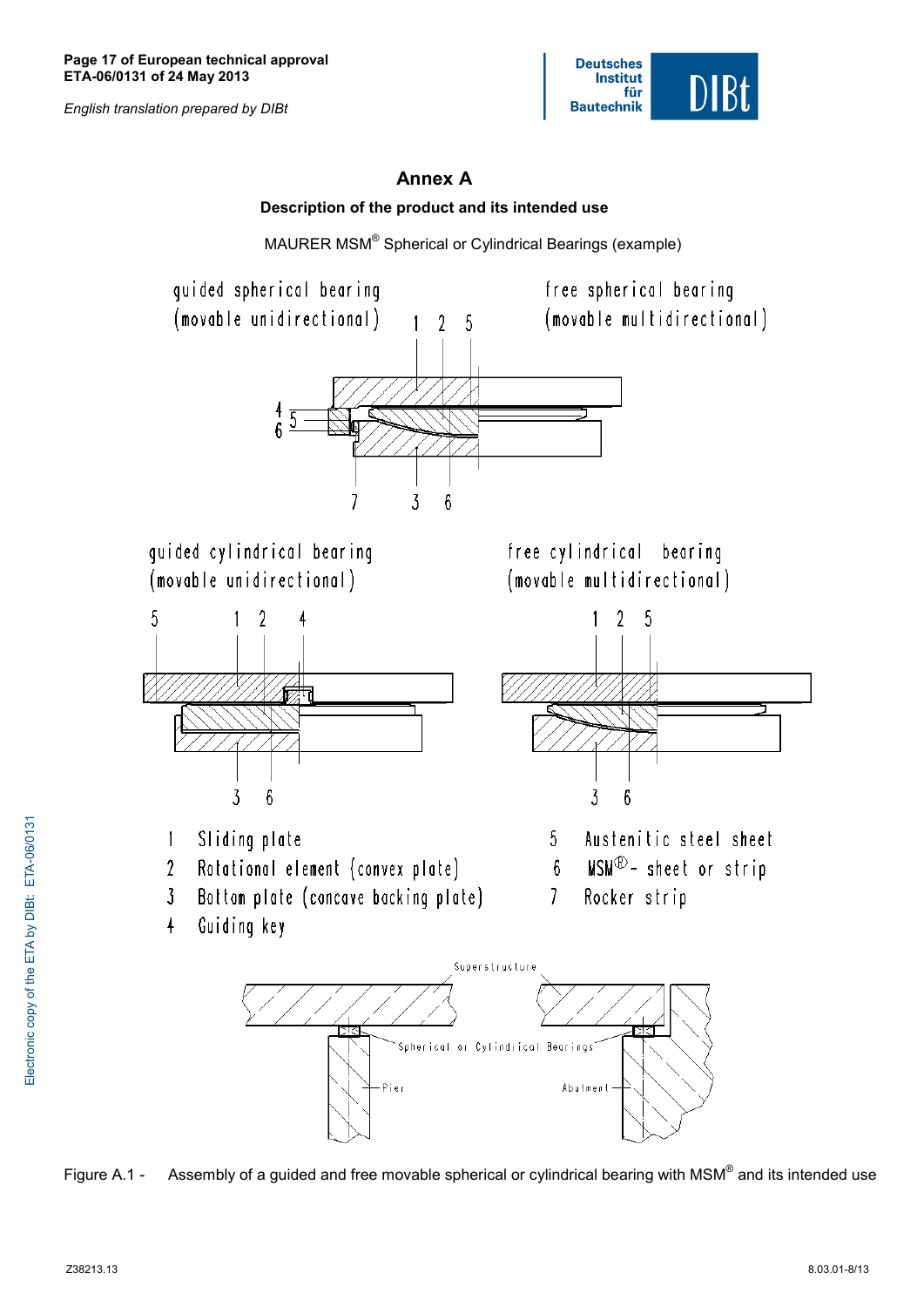

MAURER MSM® spherical or cylindrical bearings consist of a backing plate with a convex spherical or cylindrical surface (rotational element) and a backing plate with a concave spherical or cylindrical surface between which a MSM® sheet and the mating material form a curved sliding surface (see Figure A.2 and A.4).

MAURER MSM<sup>®</sup> spherical or cylindrical bearings are also used in combination with flat sliding elements and guides to form free and guided bearings (see figures A.3 and A.5 a) to c)). MAURER MSM® spherical or cylindrical bearings combined with a flat sliding element can be used together with a restraining ring to form fixed bearings (see Figure A.3 d)).

Note: Numbers in brackets in figures A.2 and A.3 refer to the examples shown in figure 1 of EN 1337-1:2000.



Fixed by sliding surface (3.2). Figure A.2 - MAURER MSM® spherical bearings



Electronic copy of the ETA by DIBt: ETA-06/0131

Electronic copy of the ETA by DIBt: ETA-06/0131

a) free for displacements in any direction (3.5)

- b) guided by an internal guide for displacements in one direction (3.4)
- c) guided by external guides in one direction (3.3)

d) fixed by a restraining ring (3.1)

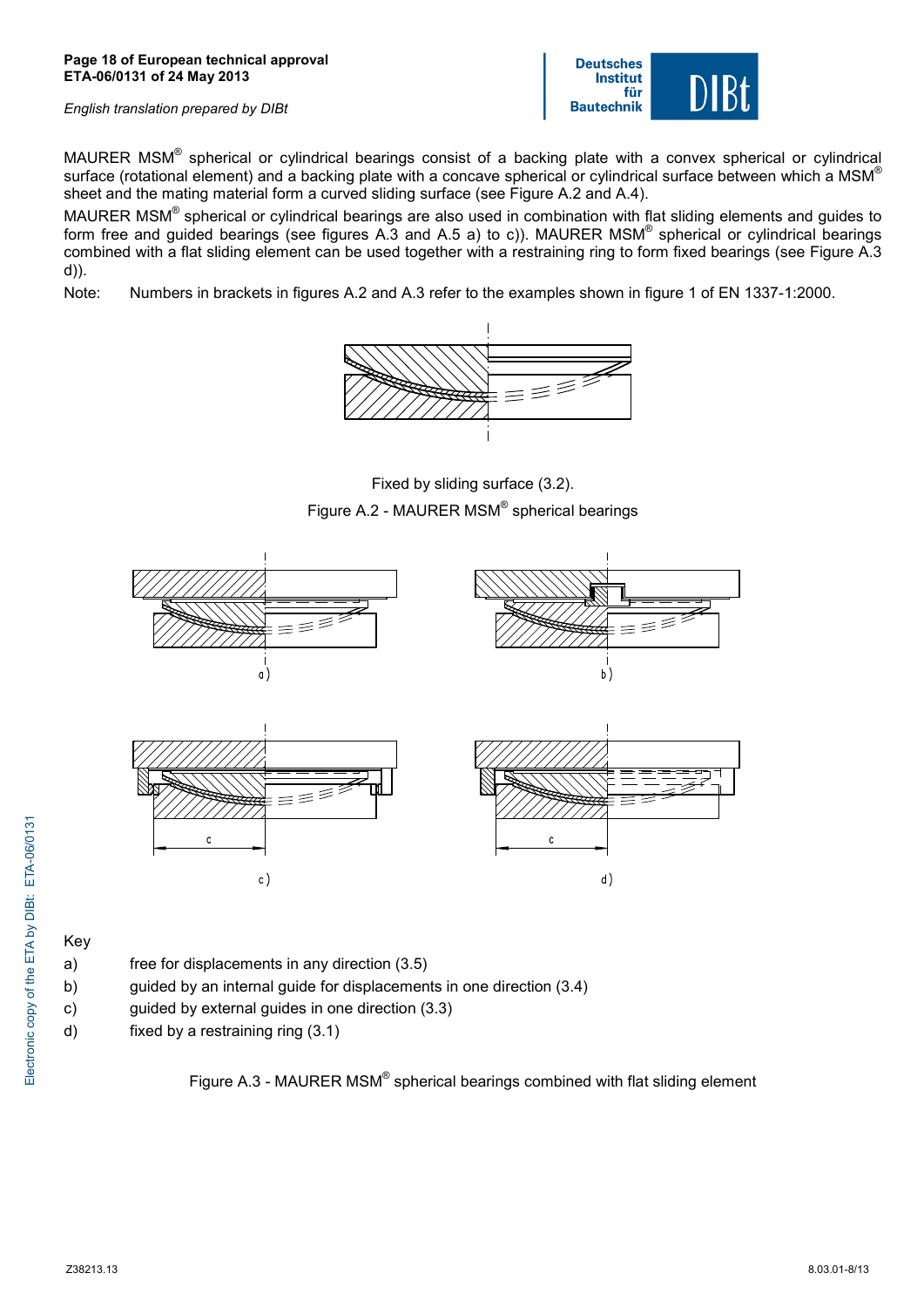#### **Page 19 of European technical approval ETA-06/0131 of 24 May 2013**

*English translation prepared by DIBt* 





Key

- a) Fixed by end stops and sliding surface (7.1)
- b) Without end stops for displacements in y-direction (7.2)

Figure A.4 — MAURER MSM<sup>®</sup> cylindrical bearings







### Key

- a) Free for displacements in any direction (7.4)
- b) Guided by an internal guide for displacements in x-direction (7.3)
- c) Guided by external guides for displacements in x-direction

Figure A.5  $-$  MAURER MSM<sup>®</sup> cylindrical bearings combined with flat sliding elements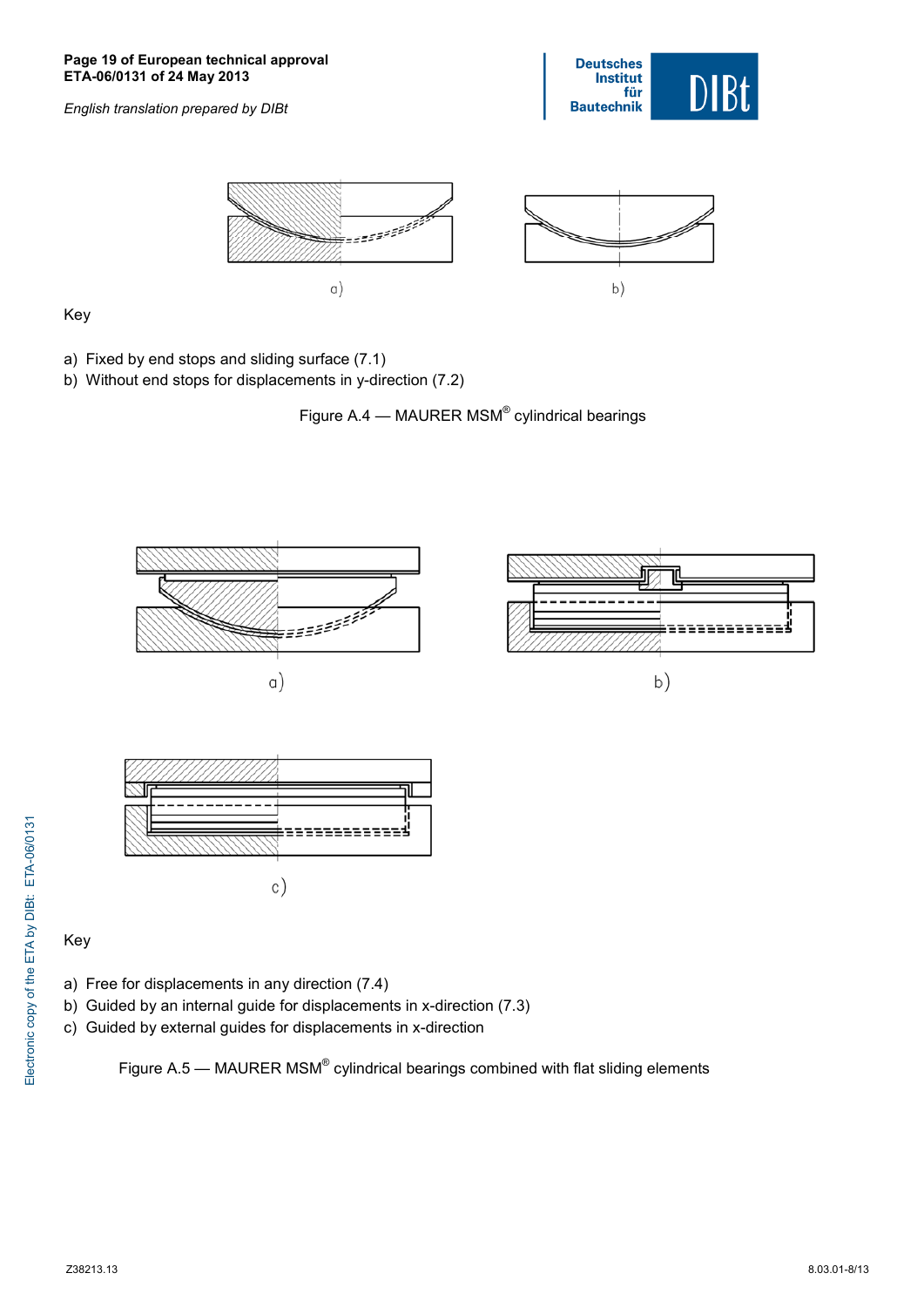#### **Page 20 of European technical approval ETA-06/0131 of 24 May 2013**

*English translation prepared by DIBt* 













1 Lower backing plate 2 Curved MSM<sup>®</sup> sheet 3 Segmental spherical part 4 Flat MSM® sheet 5 Mating surface 6 Upper backing plate

- 7 Locking device
- 8 Lateral recess plate
	-
- 9 Screw

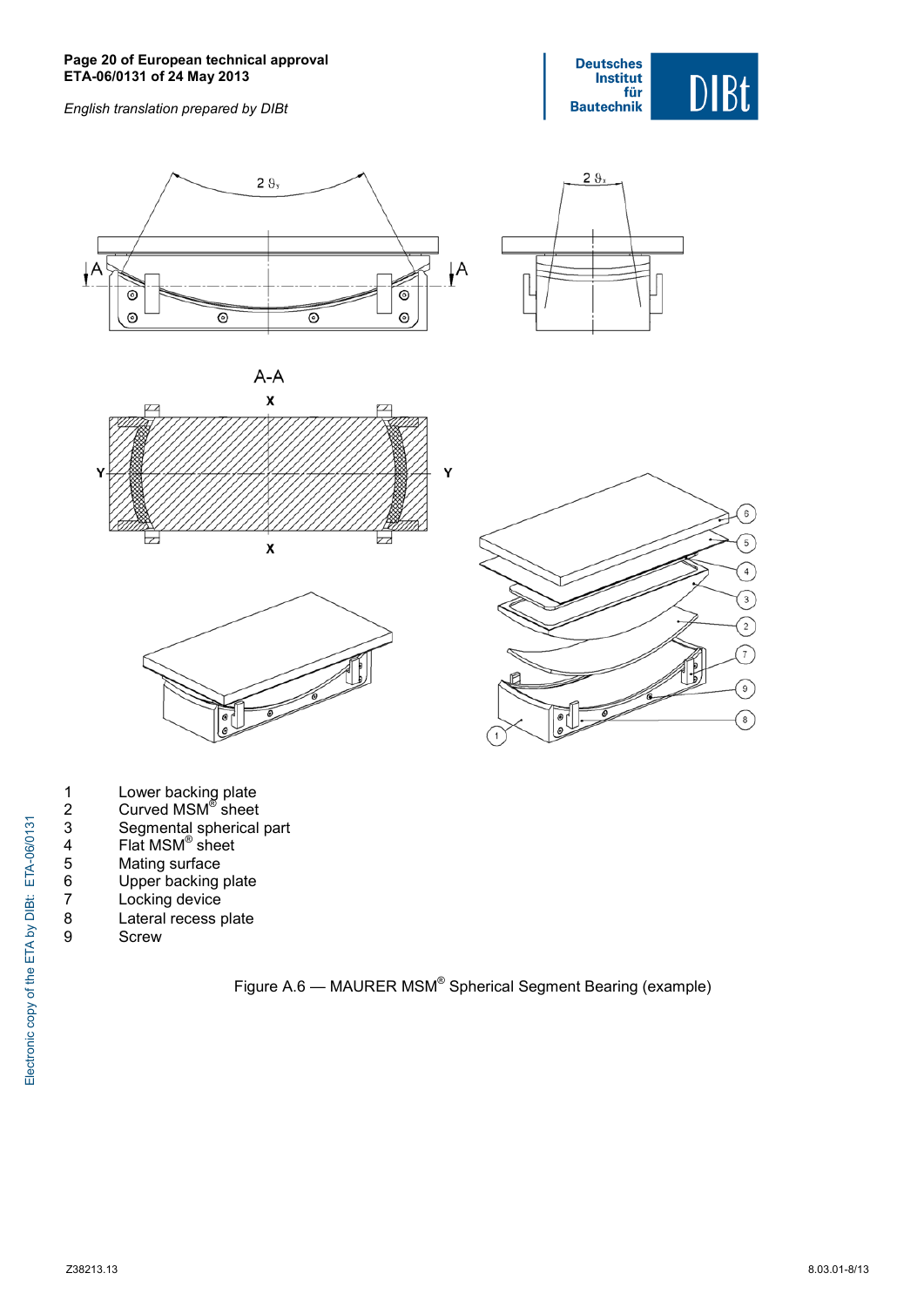**Page 21 of European technical approval ETA-06/0131 of 24 May 2013** 

*English translation prepared by DIBt* 











- 1 Lower backing plate 2 Curved MSM<sup>®</sup> sheet 3 Segmental spherical part 4 Upper flat MSM $^{\circ}$  sheet 5 Upper mating surface 6 Upper sliding plate
- 7 Locking device 8 Lateral recess plate

9 Screw

 $\sqrt{15}$ 

10 Lower flat MSM<sup>®</sup> sheet

 $\Omega$ 

- 11 Lower mating surface
- 12 Lower Sliding plate
- 13 Guiding key
- 14 Lower restraint
- 15 MSM<sup>®</sup> strip
- 16 Upper restraint

Figure A.7 — MAURER MSM<sup>®</sup> Spherical Segment Bearing with two sliding surfaces (example)

 $\widehat{16}$  $\curvearrowleft$ 

 $\overline{\mathbf{3}}$  $\widehat{\mathbf{r}}$ 7  $\mathbf{e}$ 

 $\widehat{\,}$ 

 $10^{-1}$  $\left( \frac{1}{2} \right)$  $\widehat{13}$ 

 $\sqrt{12}$ 

 $\overline{14}$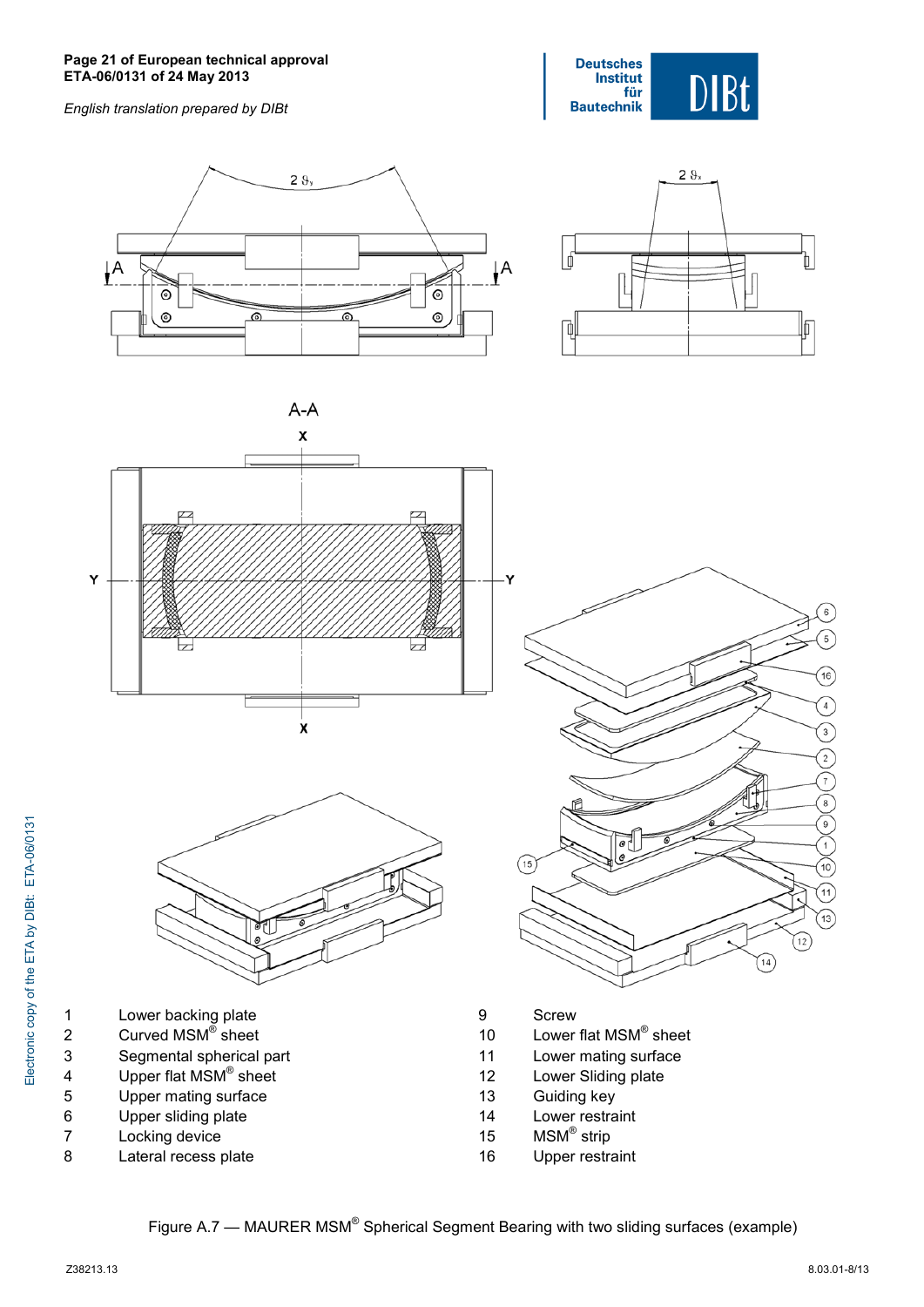#### **Page 22 of European technical approval ETA-06/0131 of 24 May 2013**

*English translation prepared by DIBt* 









- 1 MSM<sup>®</sup> Strip in guides 2 Austenitic steel bar 2 Austenitic st<br>3 Guiding key<br>4 Threaded bo
- 4 Threaded bolts<br>5 Washer
- 5 Washer<br>6 nut, lock
	- nut, lock nut

Figure A.8 — MAURER MSM<sup>®</sup> Bearings with adjustable guides (example)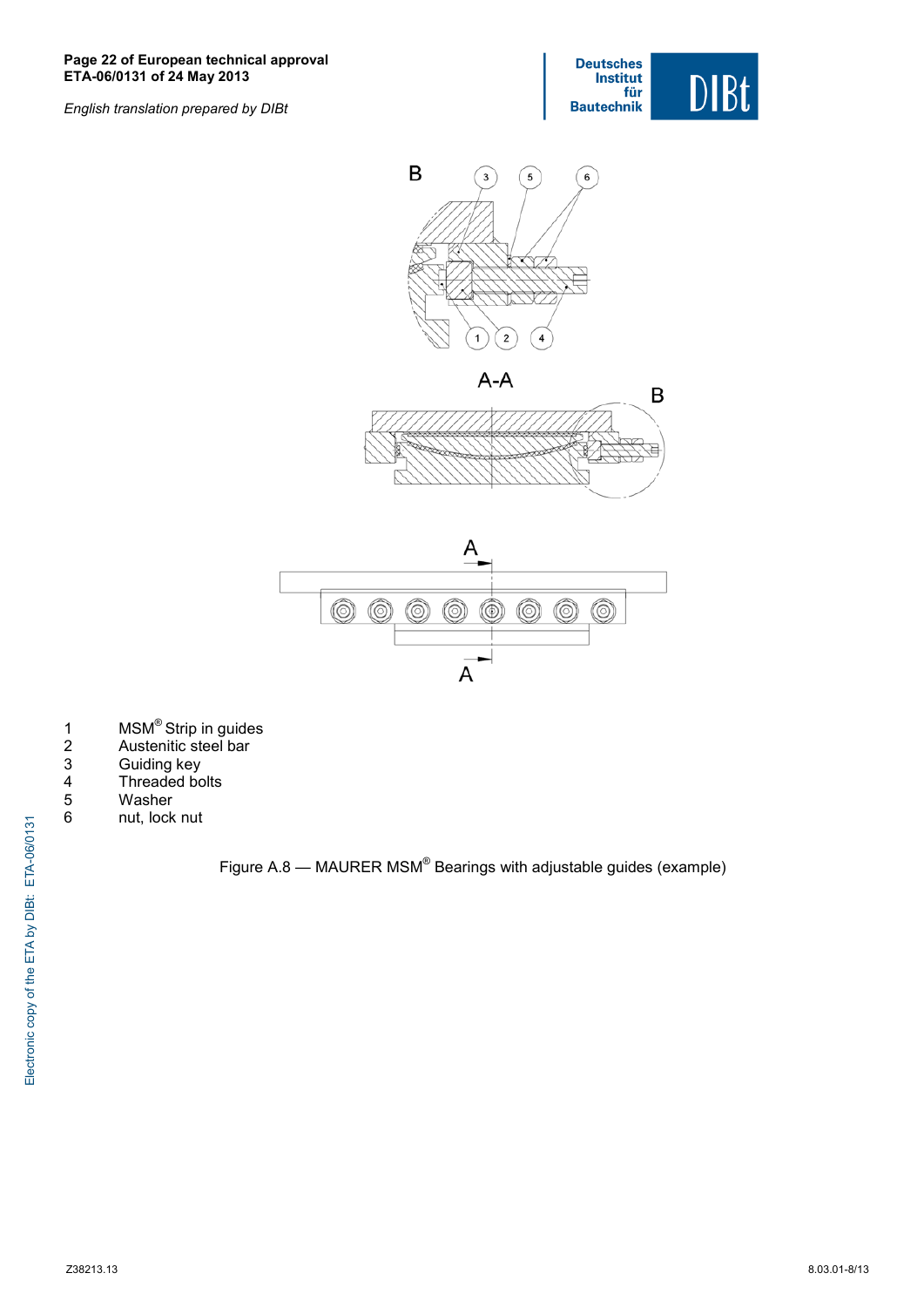#### **Page 23 of European technical approval ETA-06/0131 of 24 May 2013**

*English translation prepared by DIBt* 





1 Sliding plate<br>2 Backing plate 2 Backing plate<br>3 Guiding key 3 Guiding key<br>4 Mating surfa 4 Mating surface 5 MSM<sup>®</sup> or CM 6 Guide ring

Figure A.9 — MAURER MSM<sup>®</sup> Spherical Bearings with guided rotation ring (example)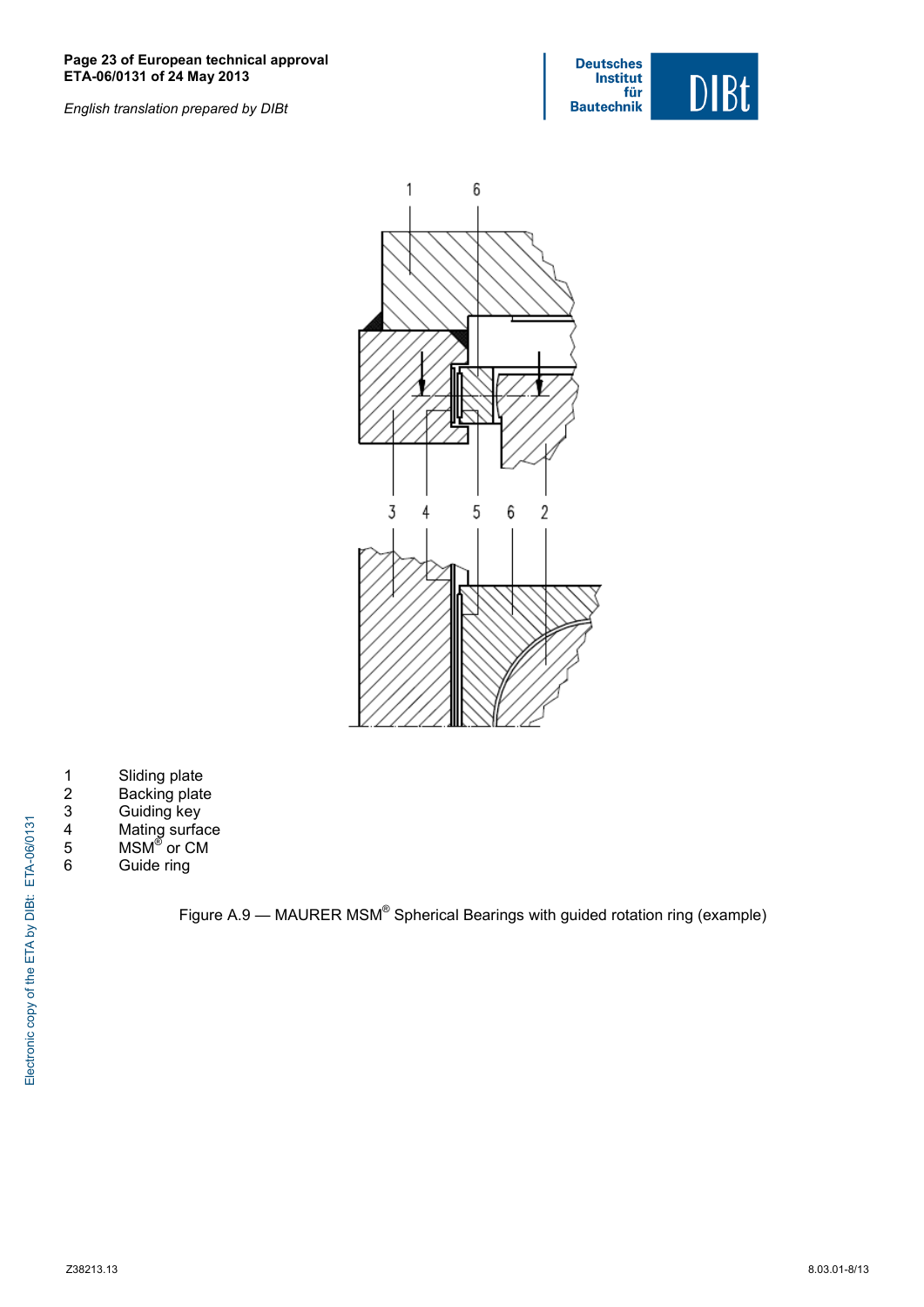

# **Annex B**

### **Geometrical characteristics of MSM® sheets**

### **B.1 Details of recess and relief for sliding elements with MSM®**

The performance characteristics of MAUER MSM® spherical and cylindrical bearings given in this ETA are valid only for the following geometrical conditions.

For MAURER MSM® spherical bearings the absence of two symmetrical circular segments for not subdivided sheets is permissible, if the limitation for the included angle given in clause 1.1 and the proof of non separation of the sliding surface given in clause 2.2.2 is fulfilled for both the main axes. The main principle of MAURER MSM® spherical segment bearings is shown in Fig. A.6 and A.7 of Annex A.

### **B.1.1 Recess of MSM® sheets**

The MSM<sup>®</sup> sheets shall be recessed into a backing plate as shown in figure B.1.

Dimensions in millimetres



X-X

Key

1 Sharp edged

### Figure B.1 - Details of MSM $^{\circ}$  recess and relief

Note : A fixed value for the depth of the relief is given to facilitate the measurement of the MSM® protrusion "h" after installation. For section x-x, see figure B.2 resp. B.3.

The thickness t<sub>MSM</sub> and protrusion h of the MSM® sheet in the unloaded condition with corrosion protection shall meet the conditions given in Table B.1

| Table B.1- Thickness $t_{\text{MSM}}$ and protrusion h of the MSM® sheet |  |  |  |  |  |  |  |
|--------------------------------------------------------------------------|--|--|--|--|--|--|--|
|--------------------------------------------------------------------------|--|--|--|--|--|--|--|

| Design values                    | Flat and curved sliding surfaces                                                                     | Guides                                |
|----------------------------------|------------------------------------------------------------------------------------------------------|---------------------------------------|
| Thickness $t_{\text{MSM}}$ in mm | 2.65 $\cdot$ h $\leq$ t <sub>MSM</sub> $\leq$ 10.0; with h in mm                                     | $8.0 \le t$ <sub>MSM</sub> $\le$ 10.0 |
| Protrusion h in mm               | $h = 2.50 + \frac{L}{3000}$<br>diameter of the projected area of<br>the MSM <sup>®</sup> sheet in mm | $h = 3.0 \pm 0.2$                     |

The tolerance on the protrusion h is  $\pm$  0.2 mm for L less than or equal to 1200 mm and  $\pm$  0.3 mm for L greater than 1200 mm. The protrusion h shall be verified at marked measuring points, where the corrosion protection coating shall not exceed 300 μm. There shall be at least two measuring points, suitably located. The admissible tolerance on thickness t<sub>MSM</sub> of single MSM<sup>®</sup> sheets or associated multiple sheets is  $\,{}^{+\, 0,3}_{-\, 0,0}\,$  $^{+0,3}_{-0,0}$  mm for sheets with a diameter L less than

1200 mm and  $^{+0,4}_{-0,0}$  $^{+\,0,4}_{-\,0,0}$  mm for larger sheets.

### **B.1.2 Flat MSM® sheets**

Flat MSM<sup>®</sup> sheets for the main sliding surface shall be circular and may be sub-divided into a maximum of four identical parts. Further sub-divisions are beyond the scope of this ETA. The smallest dimension "a" shall not be less than .<br>50 mm. The distance between individual MSM® sheets shall not be greater than twice the thickness of the backing plate, of the MSM<sup>®</sup> or the mating material, whichever is least. Figure B.2 shows some examples of sub-division of flat MSM® sheets.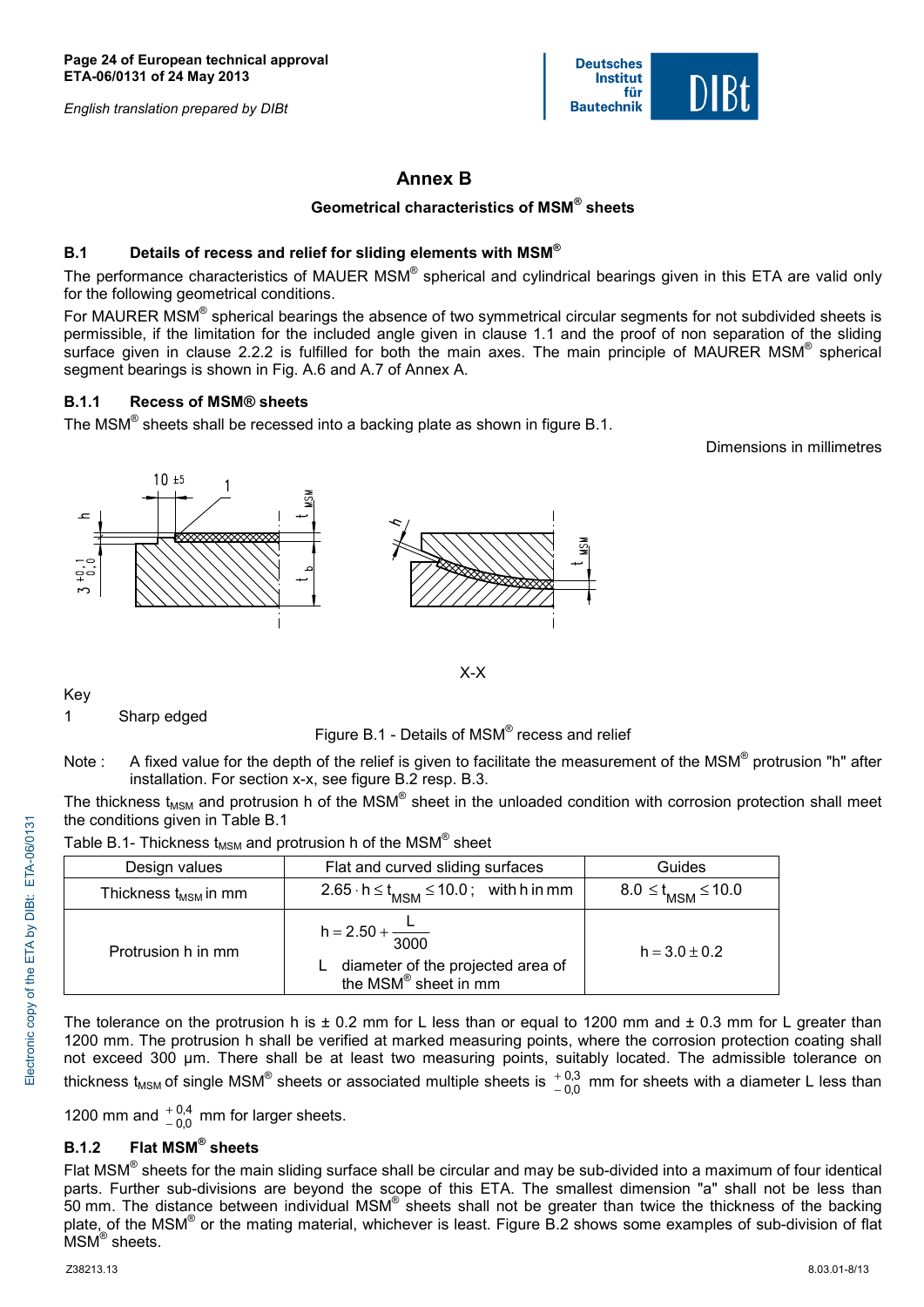#### **Page 25 of European technical approval ETA-06/0131 of 24 May 2013**

*English translation prepared by DIBt* 



Dimensions in millimetres



Figure B.2 - Examples of recessed flat MSM® configurations

### **B.1.3 Curved MSM® sheets**

Curved MSM $^{\circ}$  sheets for spherical sliding surfaces shall be circular and may be subdivided into a disc and an annulus. The disc, if subdivided, shall not be less than 1000 mm or 2/3 L in diameter, whichever is larger. The width of the annulus shall not be less than 50 mm. The annulus may be divided into equal segments. Both the disc and the annulus may be retained in recesses. The separating ring of the backing plate shall not be more than 10 mm wide. Figure B.3 shows the configurations of curved MSM® sheets for spherical sliding surfaces.

Dimensions in millimeters



Figure B.3 - Subdivision of recessed MSM $^{\circ}$  sheets for spherical sliding surfaces

Curved MSM $^{\circ}$  sheets for cylindrical sliding surfaces shall be rectangular and may be subdivided into a maximum of two identical parts. Figure 4 of EN 1337-2:2004 shows the configurations of curved MSM® sheets for cylindrical sliding surfaces.

### **B.1.4 MSM® sheets for MAURER Multisurface Spherical Bearings**

As an alternative to the geometrical rules given above flat and curved surfaces of spherical bearings made of MSM $^{\circ}$ may consist of one centric circular sheet with diameter "a" and one or more concentric annuli with a constant width "b". The dimensions "a" and "b" shall not be smaller than 50 mm. The radial distance "f" between the individual sheets shall not be less than 10 mm and not greater than twice the thickness of the backing plate of the special sliding material or the mating material, whichever is least. The annuli may be subdivided into segments. Both the disc and the annulus may be retained in recesses. Figure B.4 shows the configurations of flat and curved MSM® sheets for MAURER MSM® Multisurface Spherical Bearings.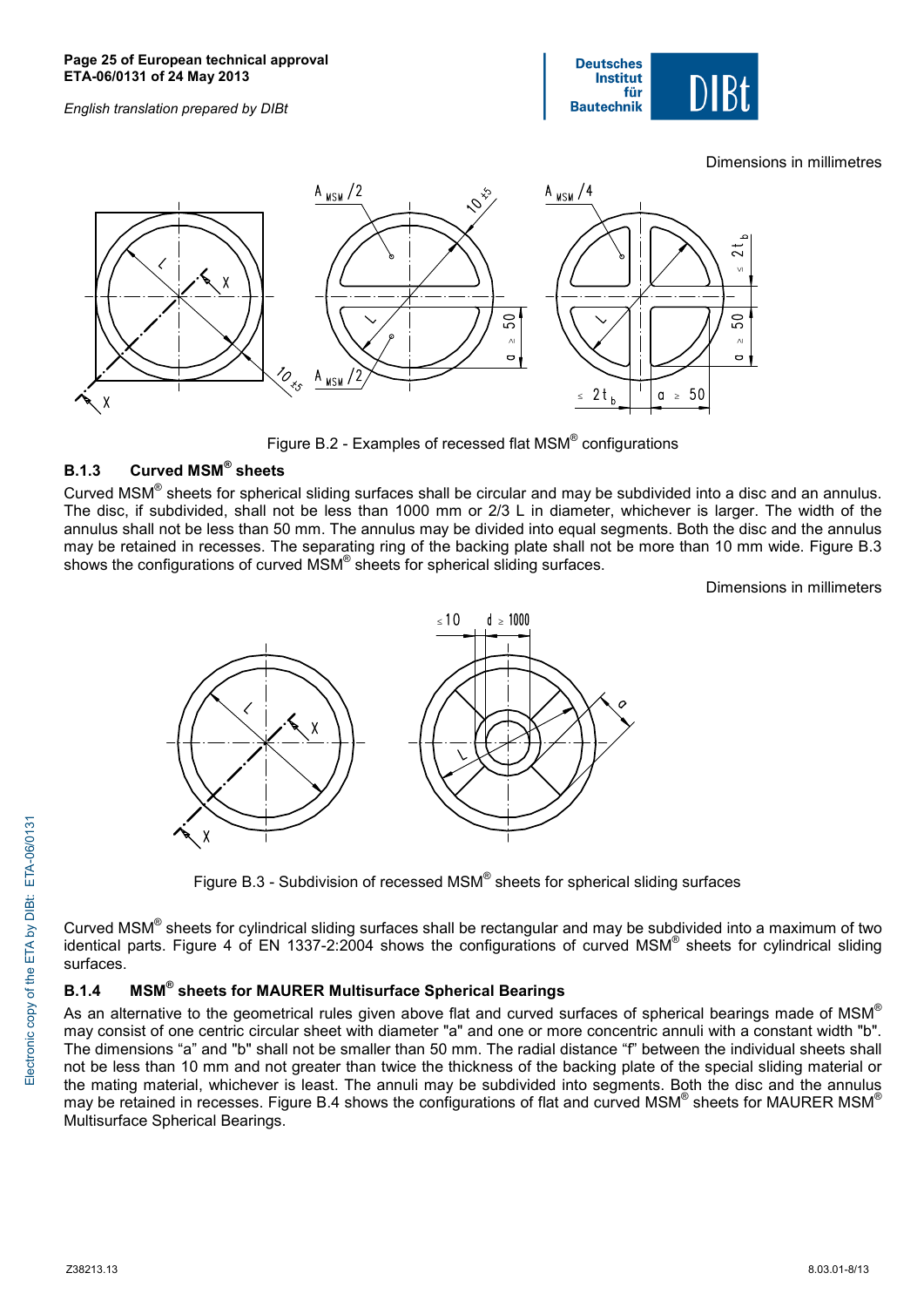#### **Page 26 of European technical approval ETA-06/0131 of 24 May 2013**

*English translation prepared by DIBt* 





Figure B.4 - Subdivision of recessed MSM® sheets for MAURER MSM® Multisurface Spherical Bearings (Example)

### **B.1.5 MSM® sheets for guides**

Dimension "a" shall not be less than 15 mm and the modified shape factor

$$
S = \frac{A_{MSM}}{u \cdot h} \cdot \frac{t_{MSM} - h}{h}
$$

shall be greater than 4 (see figure B.5). A<sub>MSM</sub> is the compressed (undeformed) surface and u the perimeter of the MSM® sheet.

Dimensions in millimeters



Figure B.5 - Examples of recessed MSM<sup>®</sup> sheets for guides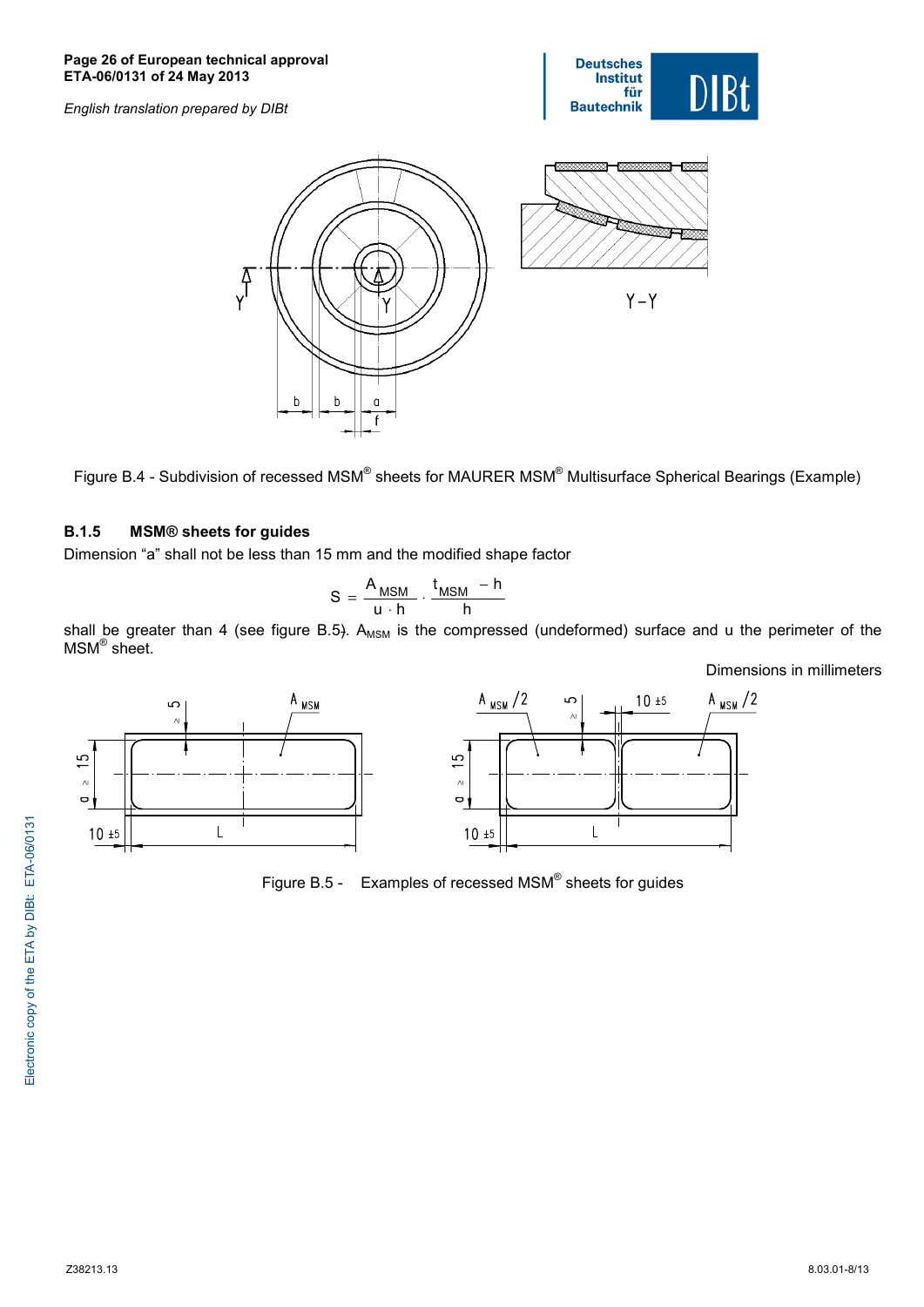

### **B.2 Dimple pattern for sliding elements with MSM®**

For pressures due to characteristic permanent actions  $G_k$  exceeding 5 MPa uniform pattern of dimples shall be provided to retain the lubricant. The shape and arrangement of the dimples in the unloaded and unused condition and the alignment with the main direction of sliding is shown in figure B.6.

Dimensions in millimeters



Key

1 main direction of sliding

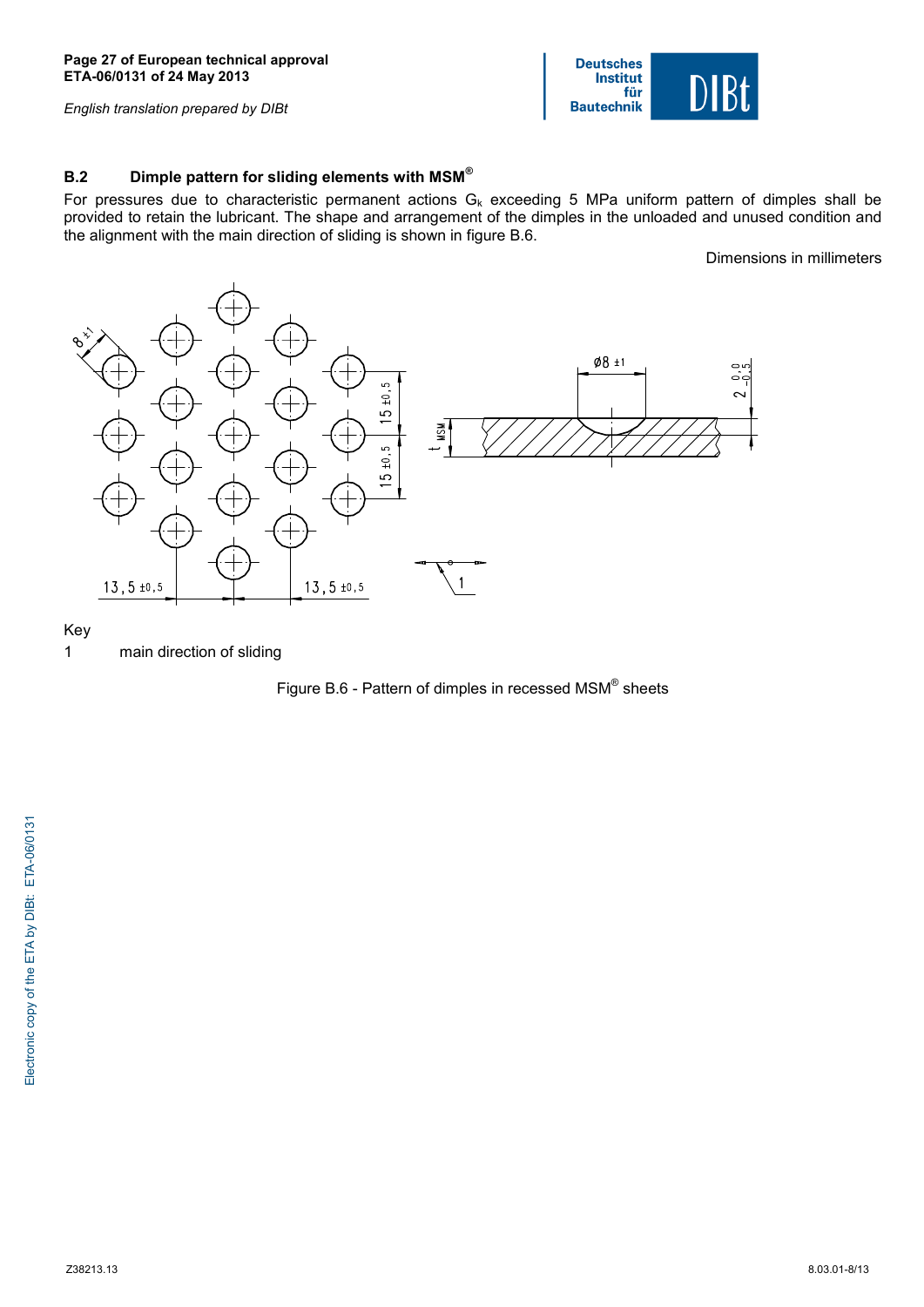

# **ANNEX C**

#### **Reduced area for circular sliding elements**

The values of the coefficient  $\lambda$  have been calculated by means of a mathematical model made with the following assumptions:

- 1) only compressive stresses are transmitted
- 2) the stresses in the compressed area are constant and equal to the design value  $f_d$  of compressive resistance of MSM $^{\circ}$  sheets (i.e. the stress block theory is adopted)
- 3) stresses are always normal to the contact surface: a conservative hypothesis justified by the low coefficient of friction of MSM® in contact with polished metal surfaces
- 4) the adjacent backing plates are perfectly rigid





Figure C.1 - Reduced contact area A<sub>r</sub> for circular sliding surfaces.



Figure C.2 - Reduced contact area  $A_r$  for rectangular sliding surfaces

Electronic copy of the ETA by DIBt: ETA-06/0131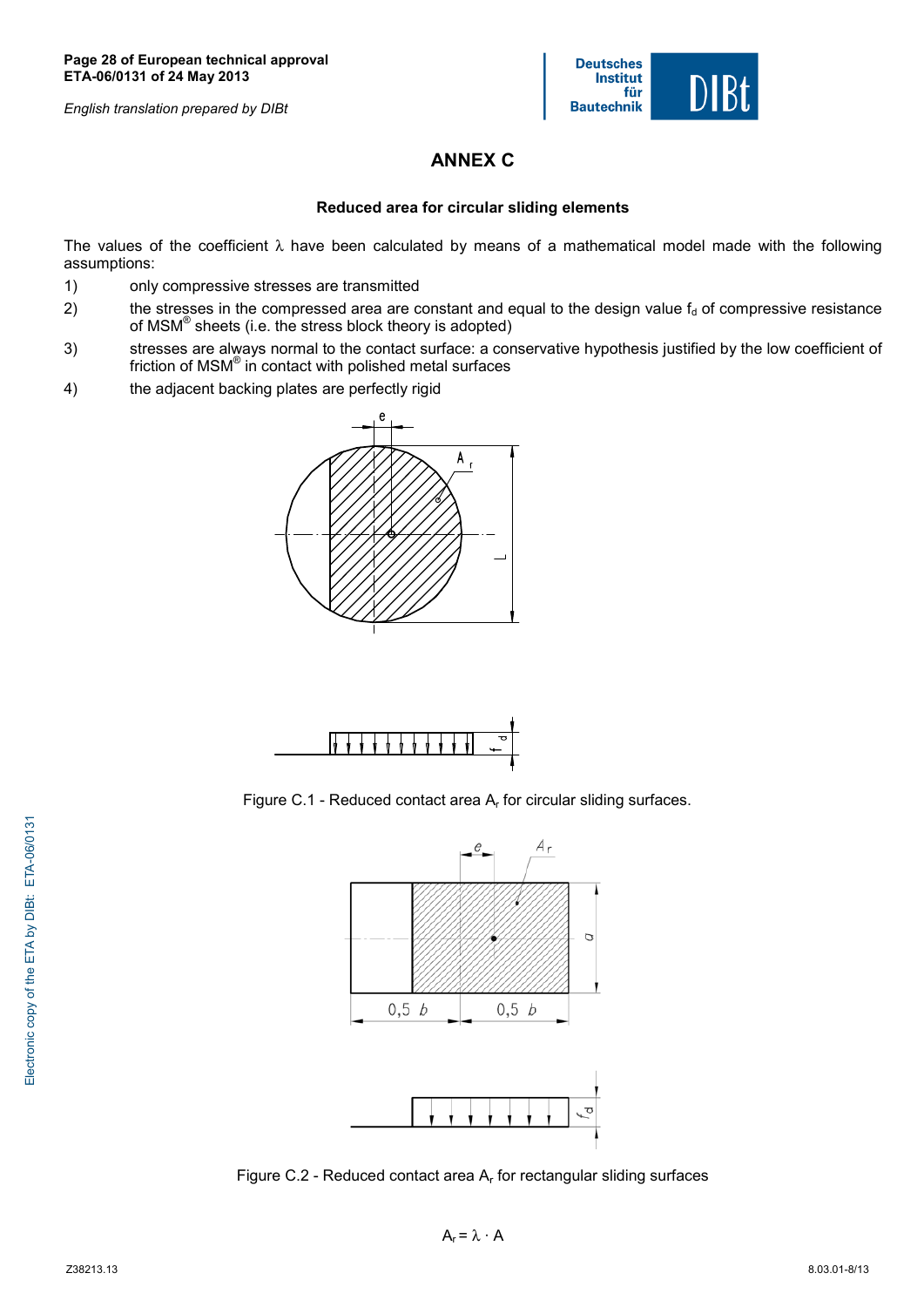

where is

λ Coefficient given in Table C.1.

A Contact area for flat sliding surfaces or projection area of the curved sliding surface

 $A = \pi L^2/4$ 

As an alternative to the exact values given in Table C.1, the following approximate formula can be used for flat sliding surfaces of spherical bearings:

$$
\lambda = 1 - 0.75 \pi e / L
$$

Table C.1 - Coefficient  $\lambda = A_f / A$ 

|        |       |            | sliding surface |              |                                                                  |             |             |              |              |
|--------|-------|------------|-----------------|--------------|------------------------------------------------------------------|-------------|-------------|--------------|--------------|
|        |       |            |                 | spherical    |                                                                  |             | cylindrical |              |              |
|        |       |            |                 |              |                                                                  |             |             |              |              |
| e/L    | flat  |            |                 |              |                                                                  | $\vartheta$ |             |              |              |
|        |       |            |                 |              |                                                                  |             |             |              |              |
|        |       |            |                 |              |                                                                  |             |             |              |              |
|        |       | $30^\circ$ | $25^\circ$      | $20^{\circ}$ | $10^{\circ}$                                                     | $30^\circ$  | $25^\circ$  | $20^{\circ}$ | $10^{\circ}$ |
| 0.00   |       |            |                 |              |                                                                  |             |             |              |              |
| 0.05   | 0.990 | 0.991      | 0.991           | 0.990        | 0.990                                                            |             |             |              |              |
| 0.01   | 0.979 | 0.982      | 0.981           | 0.980        | 0.979                                                            | 0.984       | 0.983       | 0.981        | 0.980        |
| 0.02   | 0.957 | 0.962      | 0.961           | 0.960        | 0.958                                                            | 0.968       | 0.965       | 0.962        | 0.961        |
| 0.03   | 0.934 | 0.942      | 0.940           | 0.938        | 0.936                                                            | 0.951       | 0.947       | 0.943        | 0.941        |
| 0.04   | 0.912 | 0.922      | 0.919           | 0.916        | 0.913                                                            | 0.934       | 0.929       | 0.924        | 0.921        |
| 0.05   | 0.888 | 0.901      | 0.898           | 0.894        | 0.890                                                            | 0.917       | 0.911       | 0.905        | 0.901        |
| 0.06   | 0.865 | 0.880      | 0.876           | 0.872        | 0.867                                                            | 0.900       | 0.893       | 0.886        | 0.881        |
| 0.07   | 0.841 | 0.858      | 0.853           | 0.849        | 0.844                                                            | 0.882       | 0.874       | 0.866        | 0.862        |
| 0.08   | 0.818 | 0.836      | 0.831           | 0.826        | 0.820                                                            | 0.864       | 0.855       | 0.847        | 0.842        |
| 0.09   | 0.793 | 0.814      | 0.808           | 0.803        | 0.796                                                            | 0.846       | 0.837       | 0.827        | 0.822        |
| 0.10   | 0.769 | 0.792      | 0.786           | 0.780        | 0.773                                                            | 0.828       | 0.818       | 0.808        | 0.802        |
| 0.11   | 0.745 | 0.770      | 0.763           | 0.757        | 0.749                                                            | 0.809       | 0.799       | 0.788        | 0.782        |
| 0.12   | 0.722 | 0.747      | 0.740           | 0.733        | 0.724                                                            | 0.790       | 0.779       | 0.768        | 0.762        |
| 0.1255 | 0.709 | 0.736      | 0.729           | 0.722        | 0.712                                                            | 0.780       | 0.769       | 0.758        | 0.752        |
| 0.13   | 0.697 | 0.725      | 0.717           | 0.710        | 0.700                                                            | 0.771       | 0.760       | 0.749        | 0.742        |
| 0.14   | 0.673 | 0.702      | 0.693           | 0.686        | 0.676                                                            | 0.752       | 0.740       | 0.729        | 0.722        |
| 0.15   | 0.649 | 0.680      | 0.670           | 0.663        | 0.653                                                            | 0.733       | 0.721       | 0.709        | 0.702        |
| 0.16   | 0.625 | 0.657      | 0.647           | 0.639        | 0.628                                                            | 0.713       | 0.701       | 0.689        | 0.682        |
| 0.17   | 0.601 | 0.635      | 0.624           | 0.616        | 0.604                                                            | 0.693       | 0.681       | 0.669        | 0.662        |
| 0.18   | 0.577 | 0.612      | 0.601           | 0.592        | 0.581                                                            | 0.673       | 0.661       | 0.649        | 0.642        |
| 0.19   | 0.552 | 0.590      | 0.578           | 0.569        | 0.557                                                            | 0.653       | 0.641       | 0.629        | 0.622        |
| 0.20   | 0.529 | 0.567      | 0.556           | 0.546        | 0.533                                                            | 0.633       | 0.621       | 0.609        | 0.602        |
| 0.21   | 0.506 | 0.545      | 0.533           | 0.523        | 0.510                                                            | 0.612       | 0.600       | 0.589        | 0.582        |
| 0.2155 | 0.500 | 0.541      | 0.529           | 0.518        |                                                                  | 0.602       | 0.590       | 0.579        | 0.572        |
| 0.22   | 0.482 | 0.523      | 0.511           | 0.500        |                                                                  | 0.592       | 0.580       | 0.569        | 0.562        |
| 0.23   | 0.458 | 0.501      |                 |              |                                                                  | 0.571       | 0.559       | 0.548        | 0.542        |
| 0.24   | 0.435 |            |                 |              |                                                                  | 0.550       | 0.539       | 0.528        | 0.522        |
| 0.25   | 0.412 |            |                 |              |                                                                  | 0.529       | 0.518       | 0.508        | 0.502        |
|        |       |            |                 |              | NOTE Intermediate values may be obtained by linear interpolation |             |             |              |              |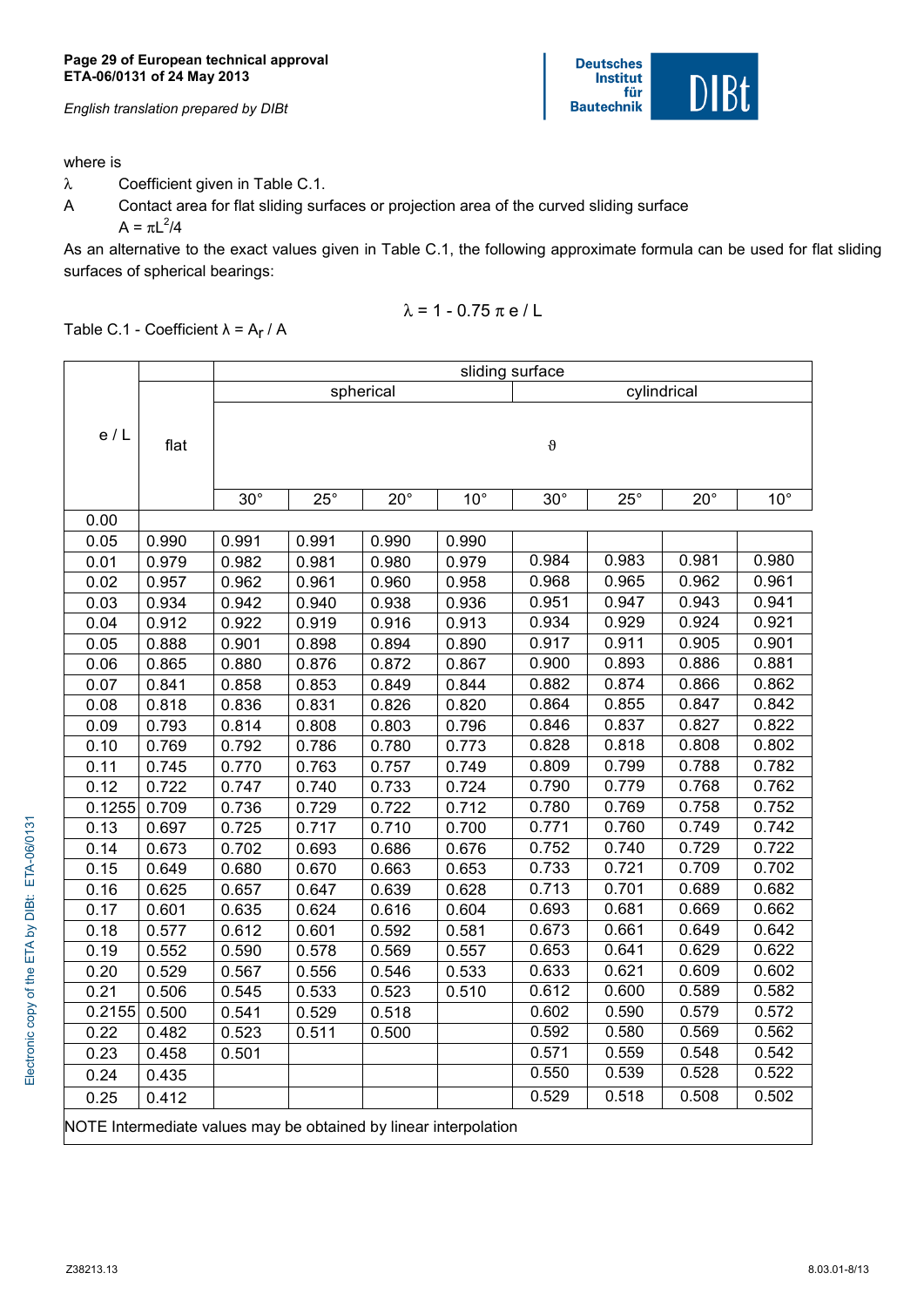

### **ANNEX D**

### **Method for calculation the eccentricities in MAURER MSM® spherical and cylindrical bearings**

#### **D.1 General**

Frictional forces, forces from applied horizontal loads and the rotated condition of the bearing produce eccentricity of the axial force N<sub>s</sub>, which is used in the verification of MSM® sheets, the adjacent structural members and the anchoring devices. This annex gives methods for calculating the significant eccentricities. Depending on the design features of a particular bearing, additional eccentricities may exist. When several eccentricities occur in a cross-section under consideration, they need to be added.

#### **D.2 Friction resistance**

#### **D.2.1 Curved sliding surfaces**

In the presence of rotational movements an internal moment occurs due to the frictional resistance. Regardless of whether the bearing has one or two surfaces, the associated eccentricity  $e_i$  is:

$$
e_1 = \mu_{\text{max}} \cdot r
$$

The coefficient of friction  $\mu_{\text{max}}$  is given in 2.2.7.<br>D.2.2 Sliding surfaces with external quick

### **Sliding surfaces with external guides and restraining rings**

For the spherical and cylindrical bearings of the type shown in figures A.3 c) and d) of Annex A rotational movements produce an eccentricity which affects only the adjacent structural members (i.e. plinth, beam etc) and the anchoring devices, where:

$$
e_2 = \frac{V_s}{N_s} \cdot \mu_{max} \cdot c
$$

For bearings with sliding elements in guides as per Table 1, the coefficient of friction  $\mu_{max}$  is given in 2.2.7. For restraining rings with steel to steel contact  $\mu_{\text{max}}$  should be assumed to be 0.2.

### **D.3 Rotation**

In all the types of bearings with two sliding surfaces a rotation angle  $\alpha$  produces an eccentricity  $e_3$  of the vertical load on the curved surface equal to:

$$
e_3 = \alpha \cdot (r + b)
$$

where *b* represents the distance between the cross-section under consideration and the sliding surface. At any rate, this eccentricity acts nonetheless in the opposite direction to that given under 4.2. The occurrence of  $e_3$  depends on whether the curved MSM® sheet is either attached to the convex or concave backing plate and whether the value  $\alpha$  is greater or lesser than μ as well as the bearing clearance is performing its function effectively in the case of guided bearings. In the type of bearings equipped with only one sliding surface  $e_3$  occurs only in the curved MSM® sheet and, furthermore, only when said sheet is attached to the convex backing plate.

#### **D.4 Lateral forces**

Lateral forces result from horizontal actions and the friction resistance of the other bearings in the structure. In bearings where lateral forces are transmitted by external guides or restraining rings, the eccentricity in the curved sliding surface is equal to zero. In bearings of the fixed type with only one sliding surface or with internal guides the horizontal load  $V_s$ produces an eccentricity given by:

$$
e_4 = \frac{V_s}{N_s} \cdot (r + b)
$$

In all cases where the lines of application of lateral action and reaction are not coincident the resulting couple causes an eccentricity that shall be additionally taken into account.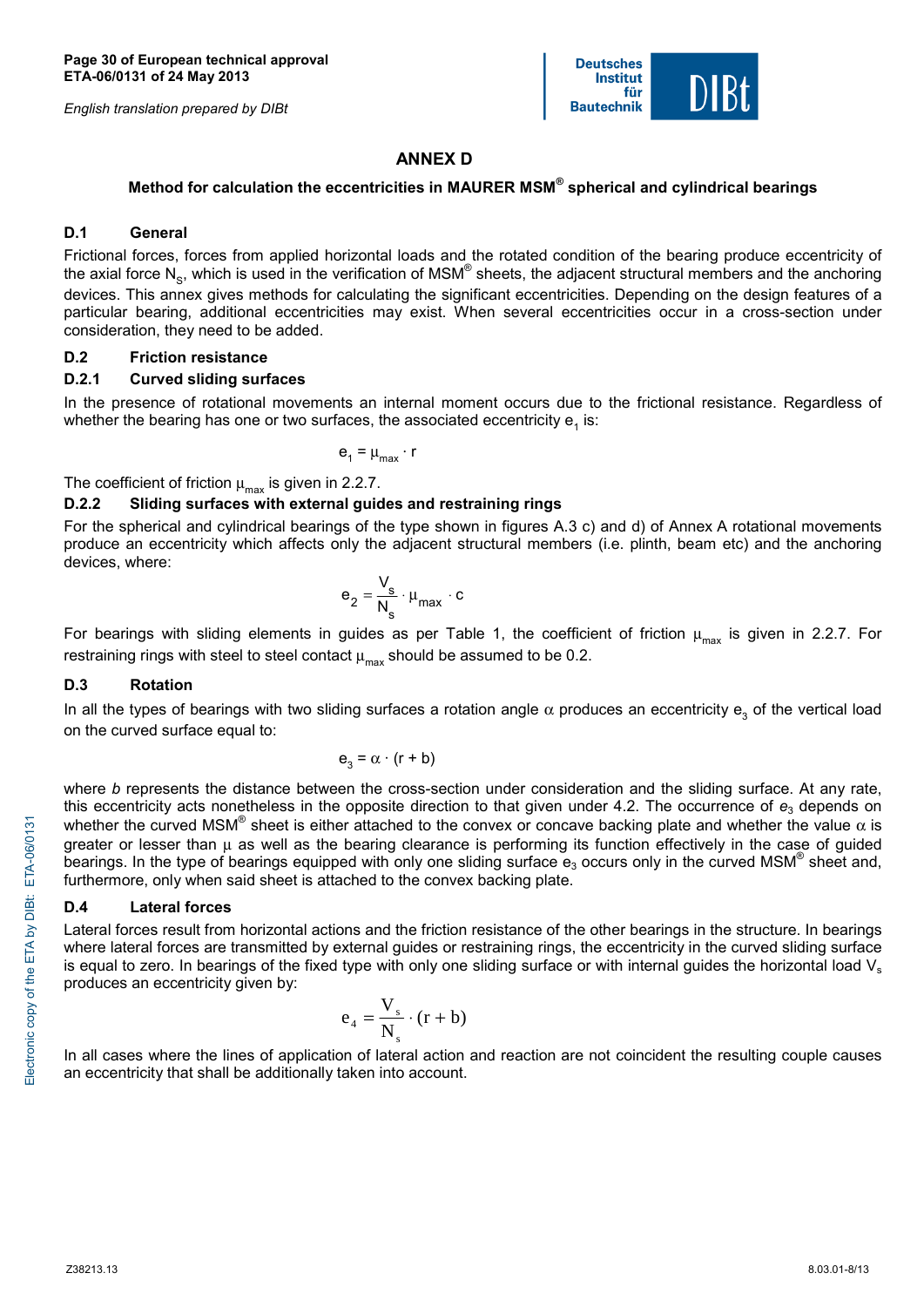

# **ANNEX E**

### **Backing plates**

### **E.1 General**

Dimensional limitations of backing plates with concave surfaces are shown in figure E.1.





### **E.2 MSM® confinement**

The shoulders of the recess shall be sharp edged and square to restrict the flow of MSM<sup>®</sup> (see Annex B, figure B.1). The radius at the root of the recess shall not exceed 1 mm. The depth of the confining recess shall be related to the dimensions of the MSM® sheet in accordance with Annex B. In principle the MSM® sheet shall fit the recess without clearance. Intermittent gaps between the edge of the MSM® sheet and the recess shall not exceed the values given in Table E.1 at room temperature.

| Table E.1 - Fit of confined MSM $^{\circledR}$ sheets. |
|--------------------------------------------------------|
|--------------------------------------------------------|

| Dimension L [mm]   | Gap [mm] |
|--------------------|----------|
| $75 \le L \le 600$ | 0.6      |
| $600 < L \le 1200$ | 0 9      |
| 1200 < L < 1500    | 12       |

For diameters L between 1500 and 2500 mm the gaps are limited to L[mm]/1250.

### where is

L Diameter according to Annex B

### **E.3 Flatness**

Surfaces of backing plates in contact with sliding materials or anchor and shimming plates shall be treated in such a way that the maximum deviation Δz from theoretical plane surface shall not exceed 0.0003 · d or 0.2 mm, whichever is greater.

### **E.4 Fit of sliding surfaces**

The maximum deviation  $\Delta z$  from theoretical plane or curved surface within the area of the mating MSM® sheet shall not exceed 0.0003 · L or 0.2 mm, whichever is greater.